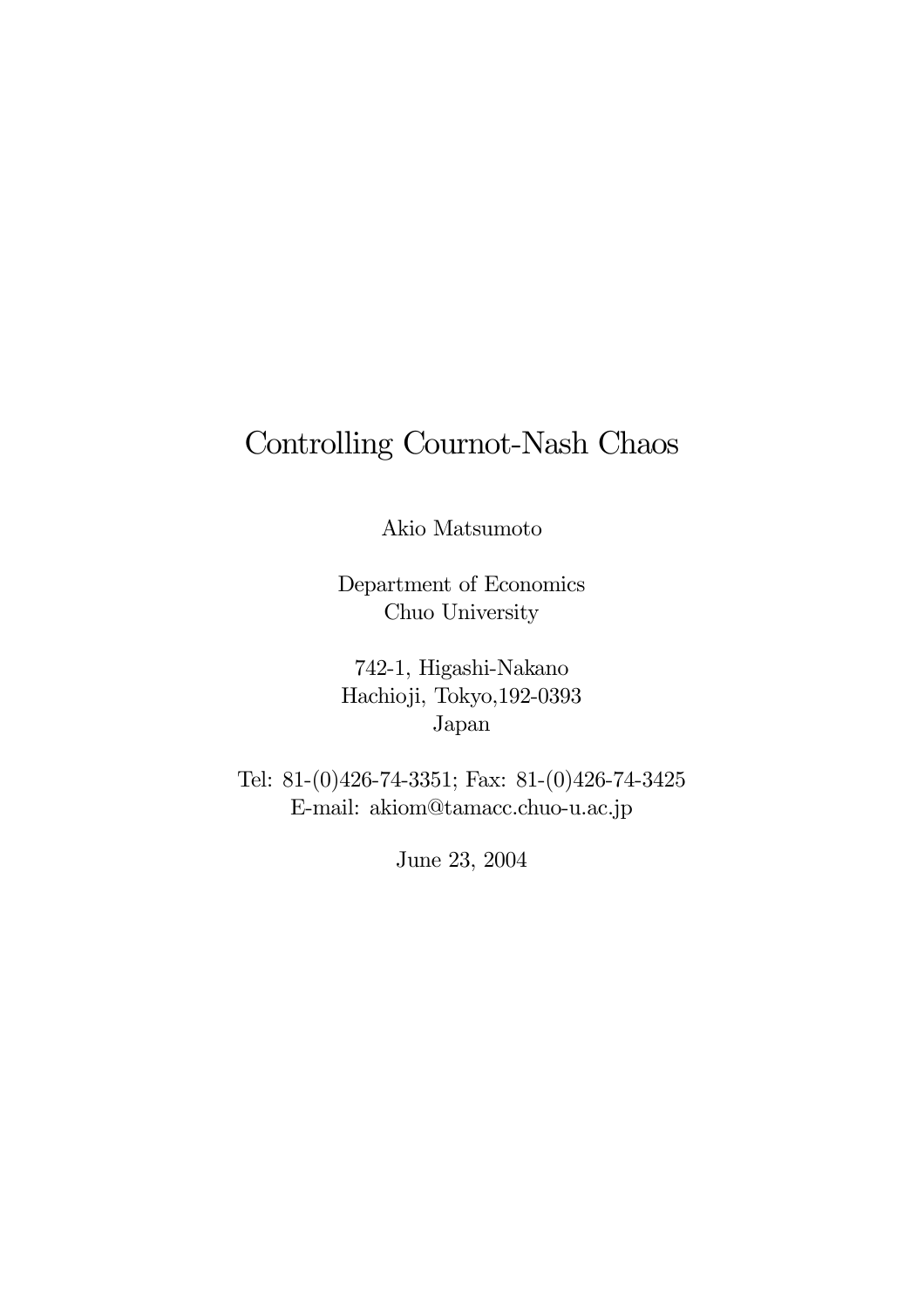#### Abstract

The recently developing theory of non-linear dynamics shows that any economic model can generate complex dynamics involving chaos if its nonlinearities become strong enough. This study constructs a nonlinear Cournot duopoly model, reveals conditions for generating chaos and then considers controlling chaos. The main purpose of this paper is to demonstrate that chaos generated in Cournot competition is in a double bind from the longrun perspective: a firm with a lower marginal production cost prefers a stable (i.e., controlled) market to a chaotic (i.e., uncontrolled) market while a firm with a higher marginal cost prefers the chaotic market.

#### Acknowledgement

Financial supports from Chuo University (Joint Research Grant 0382) and from Ministry of Education, Culture, Sports, Science and Technology (Grand-in-aid for Scientific Research (B)15330037) are highly appreciated.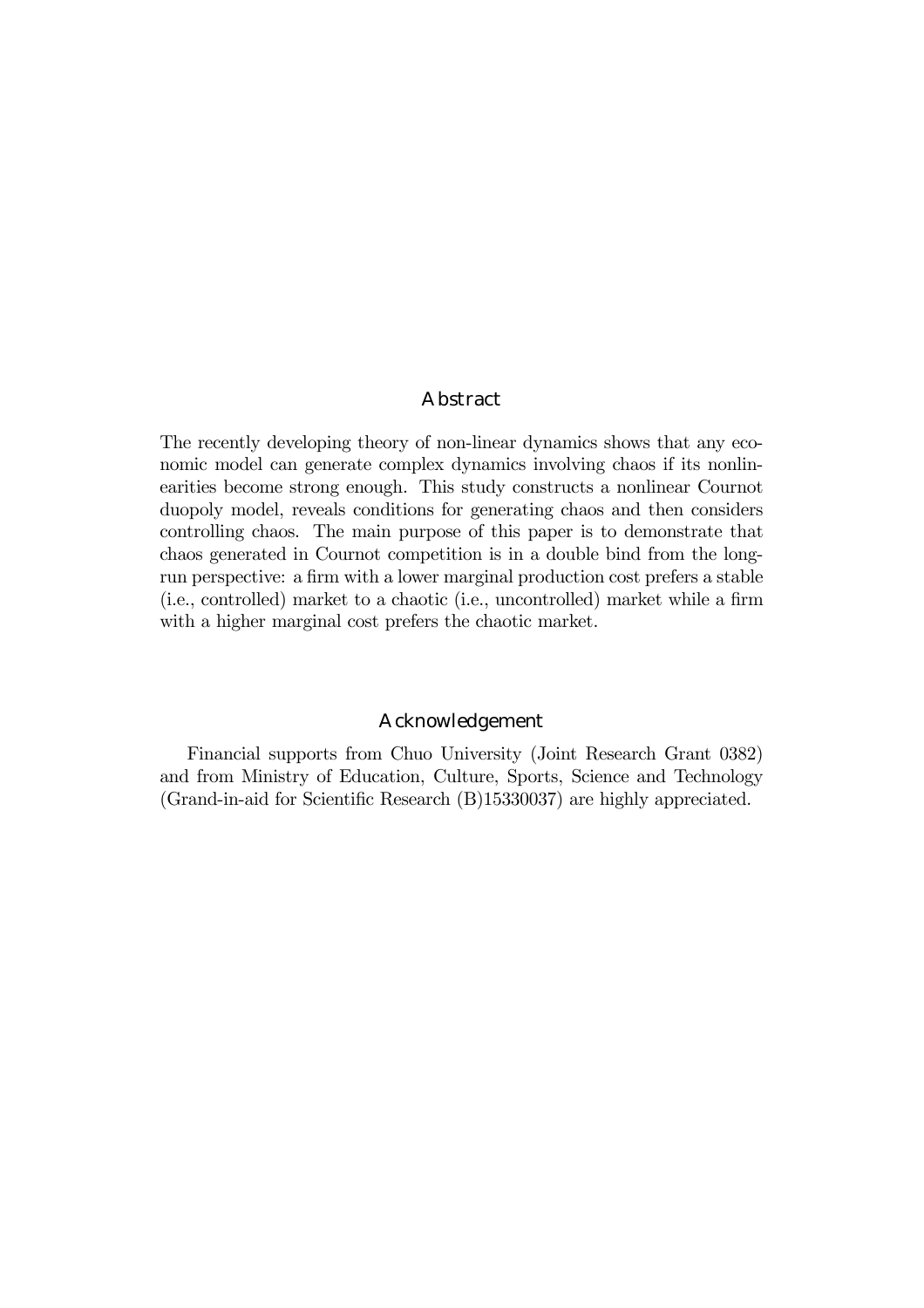### 1 Introduction

In his seminal paper, Day [1982] has introduced nonlinear dynamics into economics and showed that even traditional economic dynamics models can exhibit complex dynamics involving chaos when nonlinearities become strong enough. Since then, a lot of efforts have been devoted to investigate conditions for the existence of chaotic dynamics in economic dynamic models and to provide fruitful theoretical insights. Among others, it is demonstrated that competitive markets can be chaotic, see Boldrin and Woodford [1990] and Majumdar et al. [2000]. This finding implies that the standard assumptions of economic theory such as convex preferences and production technologies are compatible with chaotic dynamics. In the recent literature, it is also demonstrated that even oligopolistic markets may become chaotic; see Rand [1978], Kopel [1995], Puu [2000] and studies included in Puu and Sushko [2002]. These works indicate that the higher-dimensional deterministic model of a dynamic economy can explain various complex dynamic behavior of the economic variables. More recently, Matsumoto and Nonaka [2004] reveal an interesting characteristics of economic chaos by showing that chaotic dynamics may be profitable from the long-run perspective in two-dimensional output adjustment process of complementary goods.

In spite of these developments, unstable fluctuations have been regarded as unfavorable phenomena in traditional economics that has mainly focused on a stationary state. It is therefore a natural question of whether chaotic behavior can be stabilized or controlled to make the state converging. In fact, the research for such a direction has already begun and there already exist several studies on controlling chaos, see Kopel [1997], Kass [1998], Bala et al. [1998], Mendes and Mendes [2000], to name a few. In the existing literature, however, not much has yet been revealed with respect to the economic implications of generating chaos and controlling chaos. In particular, it has not been determined which is preferable, controlling chaos or generating chaos.

The main purpose of this paper is to consider economic implications of generating chaos as well as controlling chaos in the nonlinear duopoly model developed by Puu [2000]. An equivocal characteristics of economic chaos will be demonstrated. From the long-run point of view, one of the duopolists can be beneficial and the other harmful in the chaotic market. Putting control reverses the situation: the beneficial duopolist in the chaotic market becomes disadvantageous and the harmful firm advantageous in the controlled market. This implies that either way of generating chaos or controlling chaos is unable to make both duopolists happy together.

The paper is organized as follows. Section 2 constructs a simple nonlinear duopoly model. Section 3 examines two statistical properties of chaotic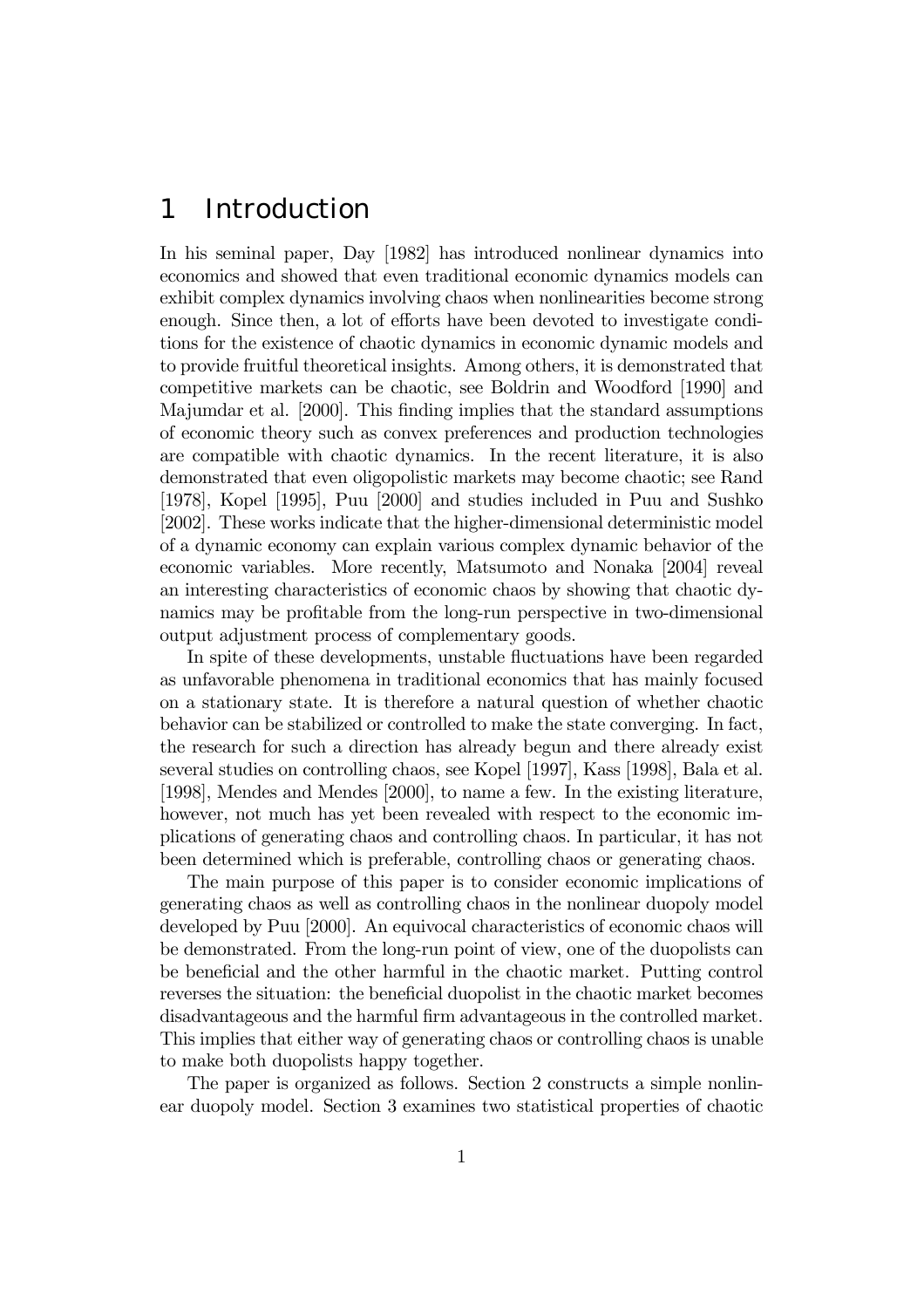duopoly map; the long-run average behavior and autocorrelation between outputs. Section 4 considers controlling chaos. Section 5 provides summary and concluding remarks.

### 2 Puu's Model

Rand [1978] shows that a Cournot duopoly model with unimodal reaction function can give rise to chaotic dynamics. Puu [2000] presents a possible economic underpinning which supports the unimodal reaction function. Since we consider controlling chaos in Puu's setting, we recapitulate the fundamental structure of Puu's model in this section.

The market demand is assumed to be isoelastic such that price  $p$  is reciprocal to the total demand Q,

$$
p = \frac{1}{Q}.\tag{1}
$$

There are two firms, denoted by  $X$  and  $Y$ , producing the amounts of goods  $x$ and  $y$  with constant marginal costs  $a$  and  $b$ , respectively. Goods are perfect substitutes so that, provided demand equals supply, the total demand equals the total supplies,  $Q = x + y$ . Their expected profits become accordingly,

$$
\begin{cases}\n\Pi_x = \frac{x}{x+y^e} - ax, \\
\Pi_y = \frac{y}{x^e + y} - by,\n\end{cases}
$$
\n(2)

where "e" denotes an expected value. The usual procedure to maximize profit leads to unimodal reaction functions which construct the following dynamic process under the naive expectation formation (i.e.,  $x_{t+1}^e = x_t$  and  $y_{t+1}^e = y_t$ ),

$$
\begin{cases}\nx_{t+1} = f(y_t), \\
y_{t+1} = g(x_t),\n\end{cases}
$$
\n(3)

where  $f(y)$  is the reaction function of firm X and  $g(x)$  is the reaction function of firm Y. Both are specified as

$$
f(y_t) = \sqrt{\frac{y_t}{a}} - y_t,
$$
  

$$
g(x_t) = \sqrt{\frac{x_t}{b}} - x_t.
$$
 (4)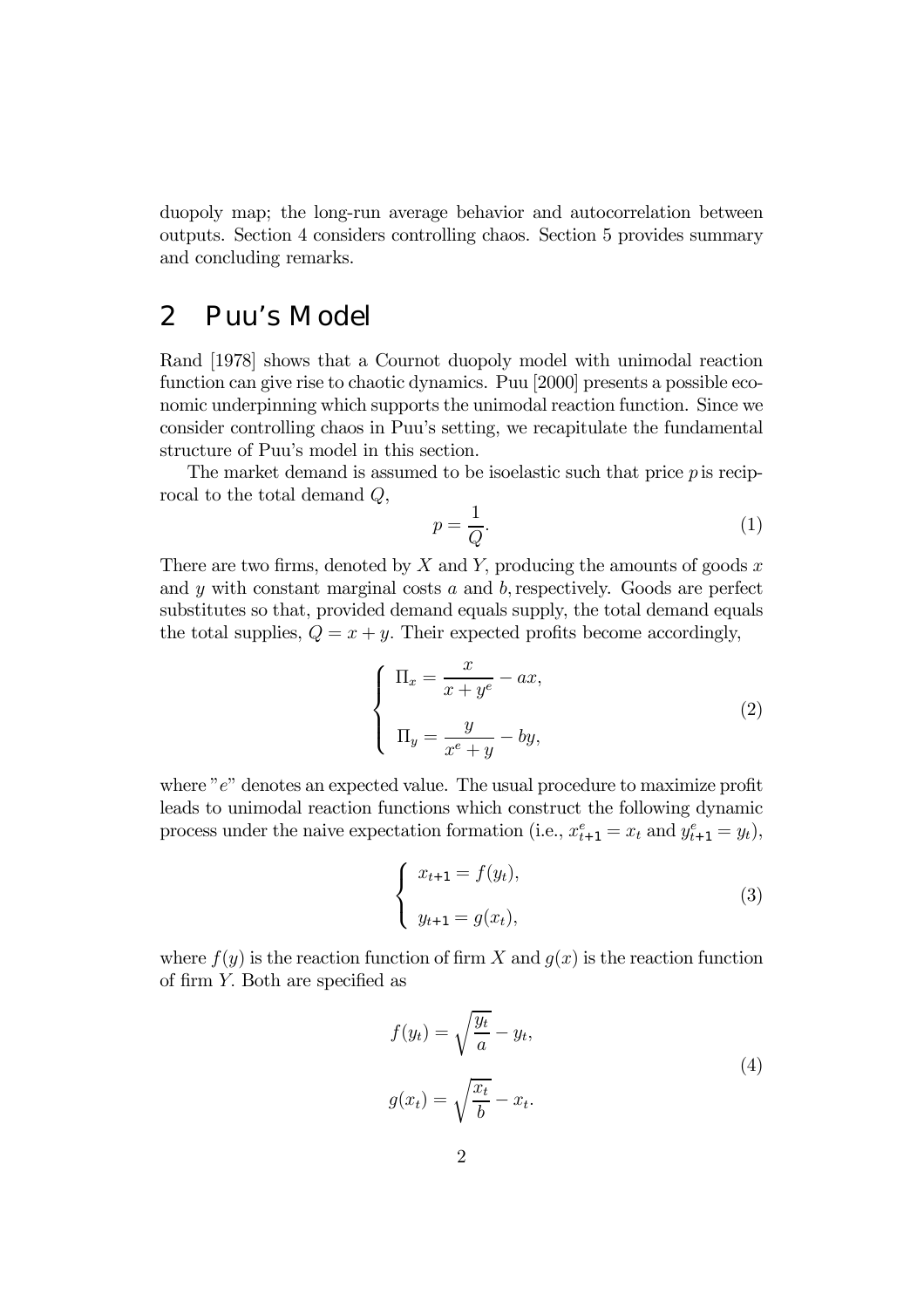As can be seen in Figure 1 below,  $f(y)$  has its maximum value  $\frac{1}{4a}$  at  $y = \frac{1}{4a}$ , and its domain should be restricted to the interval  $[0, \frac{1}{a}]$  for nonnegative values of output, and so does  $g(x)$  with replacing a with  $b<sup>1</sup>$ . When the dynamic process is designed to map the maximum point to an interior point of the interval, it can generate positive productions to both firms. Solving  $g(\frac{1}{4a}) \leq \frac{1}{a}$  and  $f(\frac{1}{4b}) \leq \frac{1}{b}$  gives the upper and lower bounds of the marginal  $\cos t$  *b* in terms of the marginal cost  $a$ ,

$$
\frac{4}{25}a \le b \le \frac{25}{4}a. \tag{5}
$$

If these inequalities are violated, the dynamic process (3) induces negative output values.

As denoted as " $C$ " in Figure 1, the fixed point of this dynamic process, which we call the Cournot point, is the intersection of the reaction curves,

$$
x^{c} = \frac{b}{(a+b)^{2}} \text{ and } y^{c} = \frac{a}{(a+b)^{2}},
$$
 (6)

where superscript " $c$ " is attached to variables to indicate the one at the Cournot point.<sup>2</sup> Substituting these Cournot outputs in the profit functions (2) gives the profits earned at the Cournot point,

$$
\Pi_x^c = \left(\frac{b}{a+b}\right)^2 \text{ and } \Pi_y^c = \left(\frac{a}{a+b}\right)^2. \tag{7}
$$

Taking ratios of Cournot outputs (6) and Cournot profits (7) gives

$$
\frac{x^c}{y^c} = \frac{b}{a} \text{ and } \frac{\Pi_x^c}{\Pi_y^c} = \left(\frac{b}{a}\right)^2,\tag{8}
$$

which we summarize in

Theorem 1 At the Cournot point, a firm with the lower marginal cost produces more output and makes more profit than a firm with the higher marginal cost,

$$
a \top b
$$
 implies  $x^c \mathbf{S} y^c$  and  $\Pi_x^c \mathbf{S} \Pi_y^c$ .

<sup>&</sup>lt;sup>1</sup>The ratio of the horizontal axis and the vertical axis in Figure 1 is appropriately adjusted in order to emphasize the mound-shape of reaction functions.

<sup>&</sup>lt;sup>2</sup>The dynamic process has two fixed points: one is the trivial point,  $(0,0)$ , and the other is a non-trivial point,  $(x^c, y^c)$ . Our concern is on the nontrival point and thus no further consideration is given to the trival point.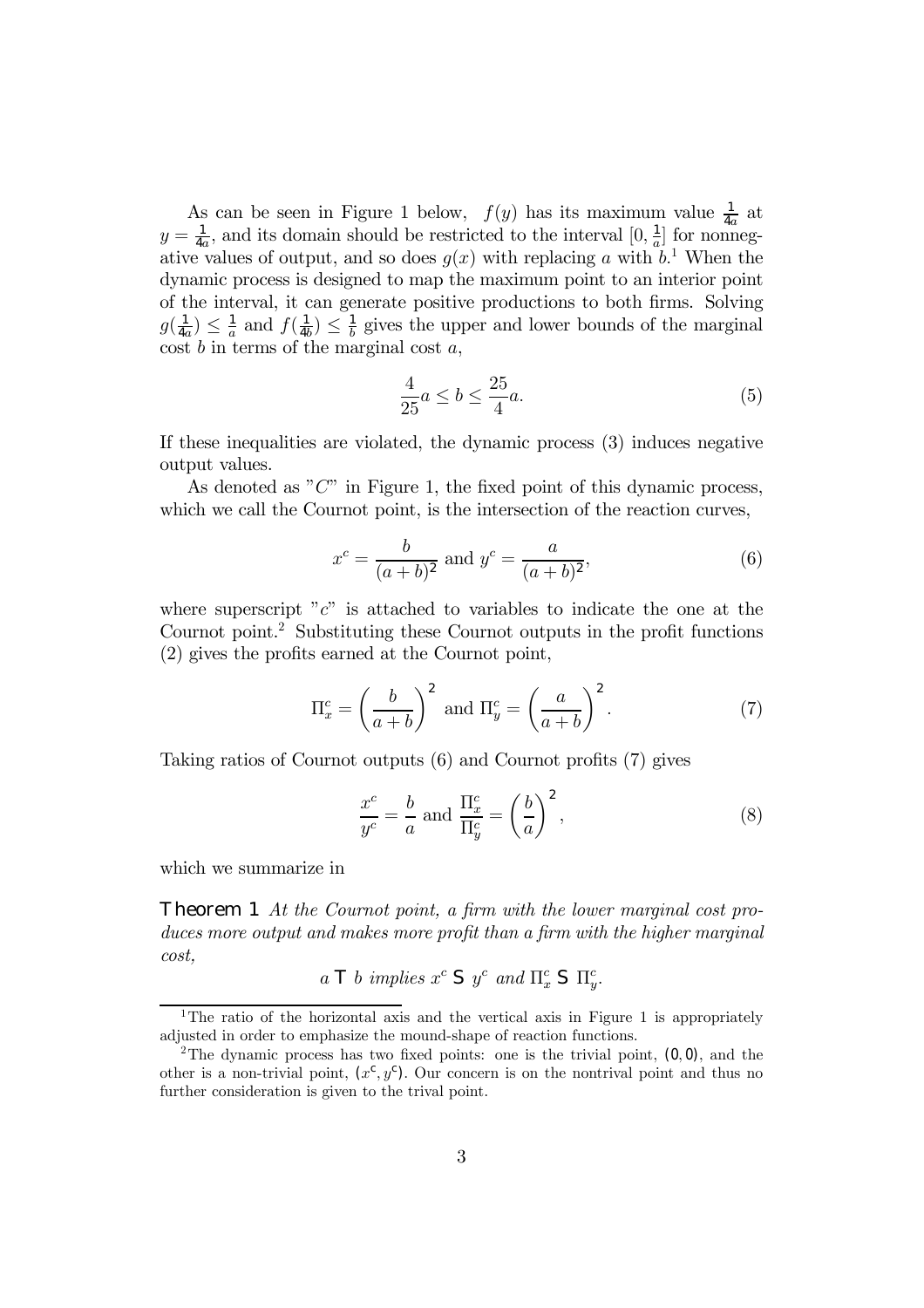We call a firm with the lower marginal cost an *efficient* firm and one with the higher marginal cost an inefficient firm. Theorem 1 implies the natural result that an efficient firm dominates the market and is more profitable than an inefficient firm at the Cournot point. Firm  $X$  is efficient and firm  $Y$  is inefficient in Figure 1(A) where  $x^c > y^c$  and  $\Pi_x^c > \Pi_y^c$  while the relative efficiency is reversed in Figure 1(B) where  $x^c < y^c$  and  $\Pi_x^c < \Pi_y^c$ .



Figure 1. Reaction functions and Cournot points.

To examine the stability of the Cournot point, we make a linear approximation of the dynamic process at the Cournot point and construct the Jacobi matrix,

$$
J_C = \begin{pmatrix} 0 & \frac{b-a}{2a} \\ \frac{a-b}{2b} & 0 \end{pmatrix},
$$
 (9)

where the trace and determinant of  $J_C$  are

$$
tr J_C = 0
$$
 and  $det J_C = \frac{(a-b)^2}{4ab}$ .

It can be checked that the conditions (S2) and (S3) of Stability Result presented in Appendix A are satisfied. Thus loss of stability occurs when the absolute value of a eigenvalue becomes unity, that is, when  $det J_C = 1$  or  $(a - b)^2 = 4ab$  holds. The dynamic process, therefore, is stable if the marginal cost of firm  $Y$  falls inside the interval bounded by the two roots of the last equation,

$$
(3 - 2\sqrt{2})a < b < (3 + 2\sqrt{2})a. \tag{10}
$$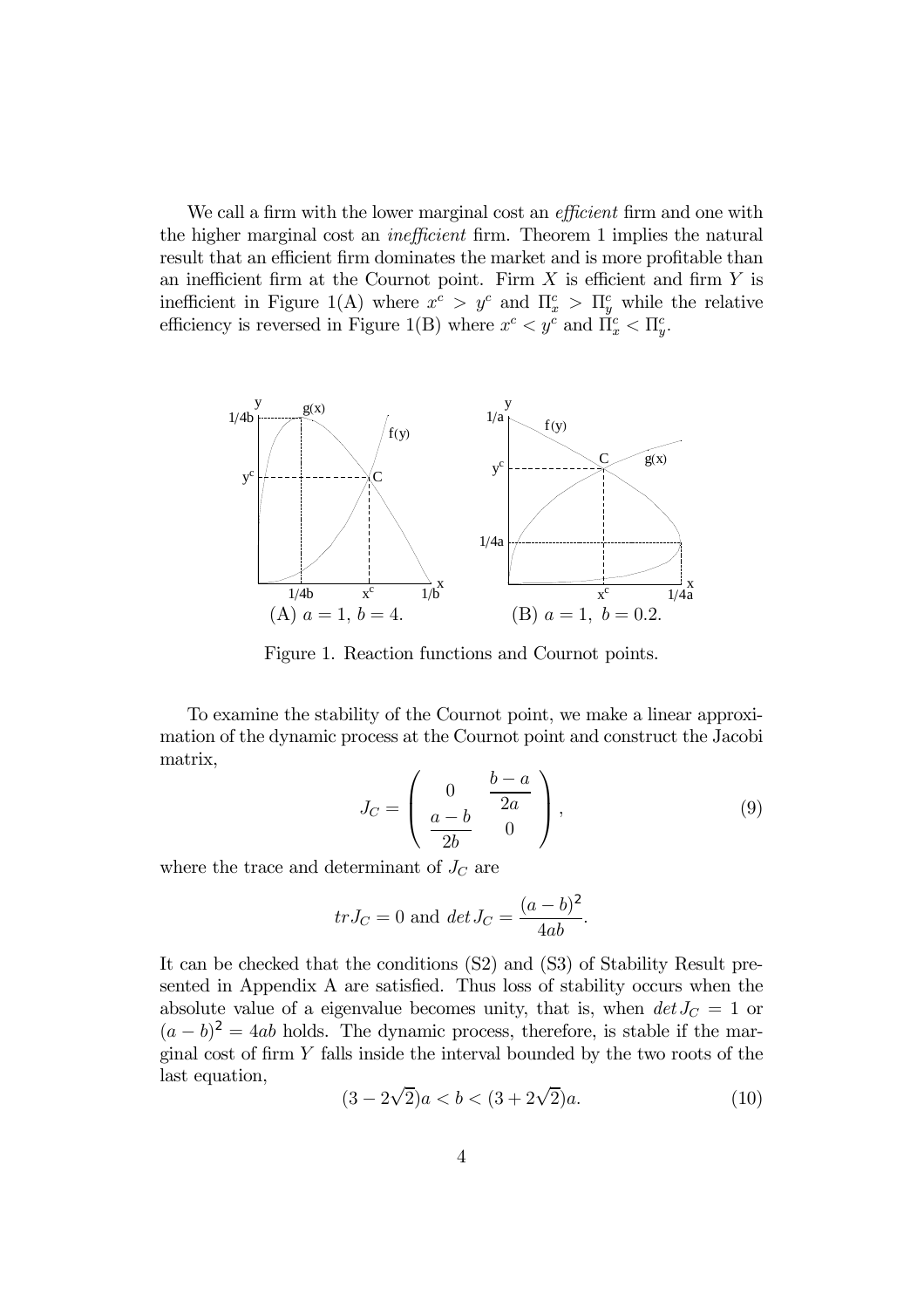Since we are interested in controlling chaotic oscillations, we first derive the condition under which the Cournot point is locally unstable. Notice that if  $a = b$ , then both eigenvalues equal zero, so stability necessarily holds. So we might assume that  $a \neq b$ . Taking into account the upper or lower bound for economically feasible (that is, non-negative) production level given in (5) and the stable interval defined in (10), we find that the unstable condition can be expressed by the ratio of the marginal production costs and is split into two cases according to whether a is larger or smaller than b. Since one condition is derived from the other (that is, two are reciprocal), we can make, without a loss of generality, the following assumption:

**Assumption.** 
$$
b > a
$$
 and  $(3 + 2\sqrt{2}) < \frac{b}{a} \le \frac{25}{4}$ .

Under Assumption, the Cournot point is unstable so that trajectories starting from any points of a neighborhood of the Cournot point move away. However the nonlinearity of the dynamic process prevents trajectories from globally diverging from the Cournot point. Trajectories are bounced back to the neighborhood soon or later but move away again. This process is repeated again and again. That is, the dynamic process does not converge to the Cournot point but keeps fluctuating within a limited region. Figure 2 depicts a bifurcation diagram with respect to the cost ratio under the condition that the  $b/a > 1$  as set in Assumption. It can be seen that as the ratio increases from  $3+2\sqrt{2}$ , the Cournot point becomes unstable and then bifurcates to a stable period-2 cycle, generates the period doubling sequence and leads to a two-piece chaotic attractor, which finally merges to a one-piece attractor as the ratio approaches its upper bound,  $\frac{25}{4}$ .



Figure 2. Bifurcation Diagram.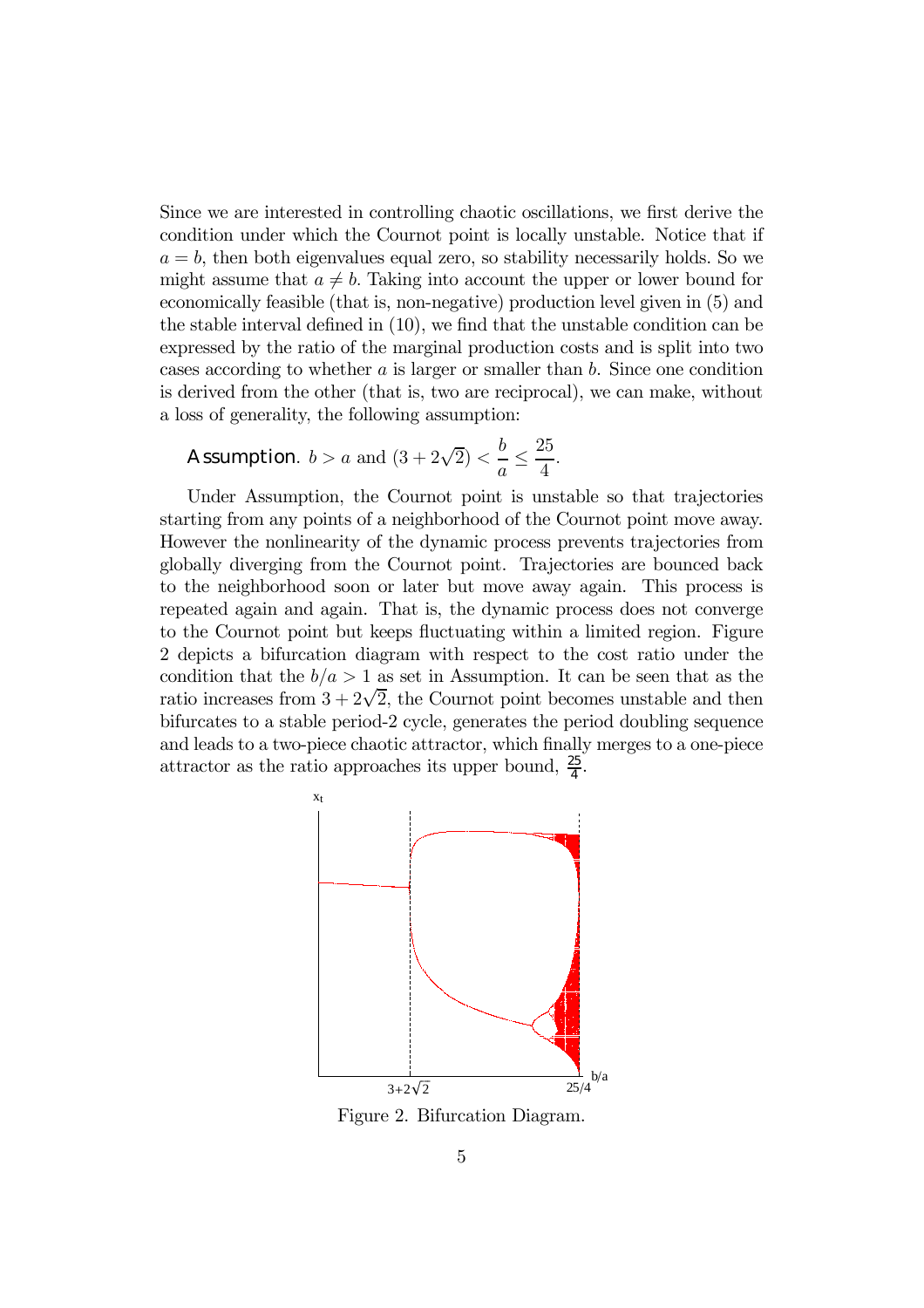## 3 Statistical Properties

It is well-known that chaotic dynamics has two salient features: sensitivity to the initial conditions and irregularity of trajectory. We examine these features of chaotic duopolies in this section. The former feature implies that even a slightly different choice of initial conditions can drastically alter the whole future behavior of the trajectories. Therefore it is meaningless to investigate an individual chaotic trajectory. Instead, we examine the longrun average behavior of chaotic trajectories in the first half of this section. The latter feature implies that it is difficult to make precise expectations about future values of variables along chaotic trajectories. Alternatively, forecasting errors are inevitable in every period. A natural consequence is to reject the current predictor which shows systematic errors and then to alter the formation of expectations. Nevertheless such alternations are not adequately explored in Puu's setting. We thus consider "consistency" of the naive expectations in the second half of this section.

#### 3.1 Long-run Average Return

A consequence of the sensitivity is that even if two trajectories start from similar initial conditions, they will be apart sooner or later and move in such a different and complicated way that it is difficult to predict their long-run behavior. One way to characterize such chaotic dynamics is to turn our attention to statistical or long-run behavior. Under rather weak mathematical condition, frequencies of chaotic trajectories may converge to a stable density function. Once the explicit form of the density function is constructed, it can be shown that for any continuous function of a variable, its time average along the chaotic trajectory is equal to its space average.3 This implies that it is possible to analytically calculate the long-run average behavior which is independent from a choice of initial points. However, it is, in general, difficult to construct such an explicit form of the density function. We thus numerically calculate the long-run average behavior over sufficiently long period of

$$
\lim_{T\to\infty}\frac{1}{T}\sum_{t=0}^{T-1}f(\theta^t(x_0))=\int f(x)\varphi(x)dx,
$$

where  $\theta^t = \theta^{t-1} \cdot \theta$  and  $\theta^0 = 1$ . See, for example, Chapter 8 of Day [1994] for more details.

<sup>&</sup>lt;sup>3</sup>Let  $x_{t+1} = \theta(x_t)$  be a dynamical process where  $x_t$  is a variable at time t. Suppose the frequencies of the trajectory  $\{x_t\}_{t=0}^{\infty}$  converges to a density function  $\varphi$ . Then for any continuous function  $f$  and for any initial point  $x_0$ ,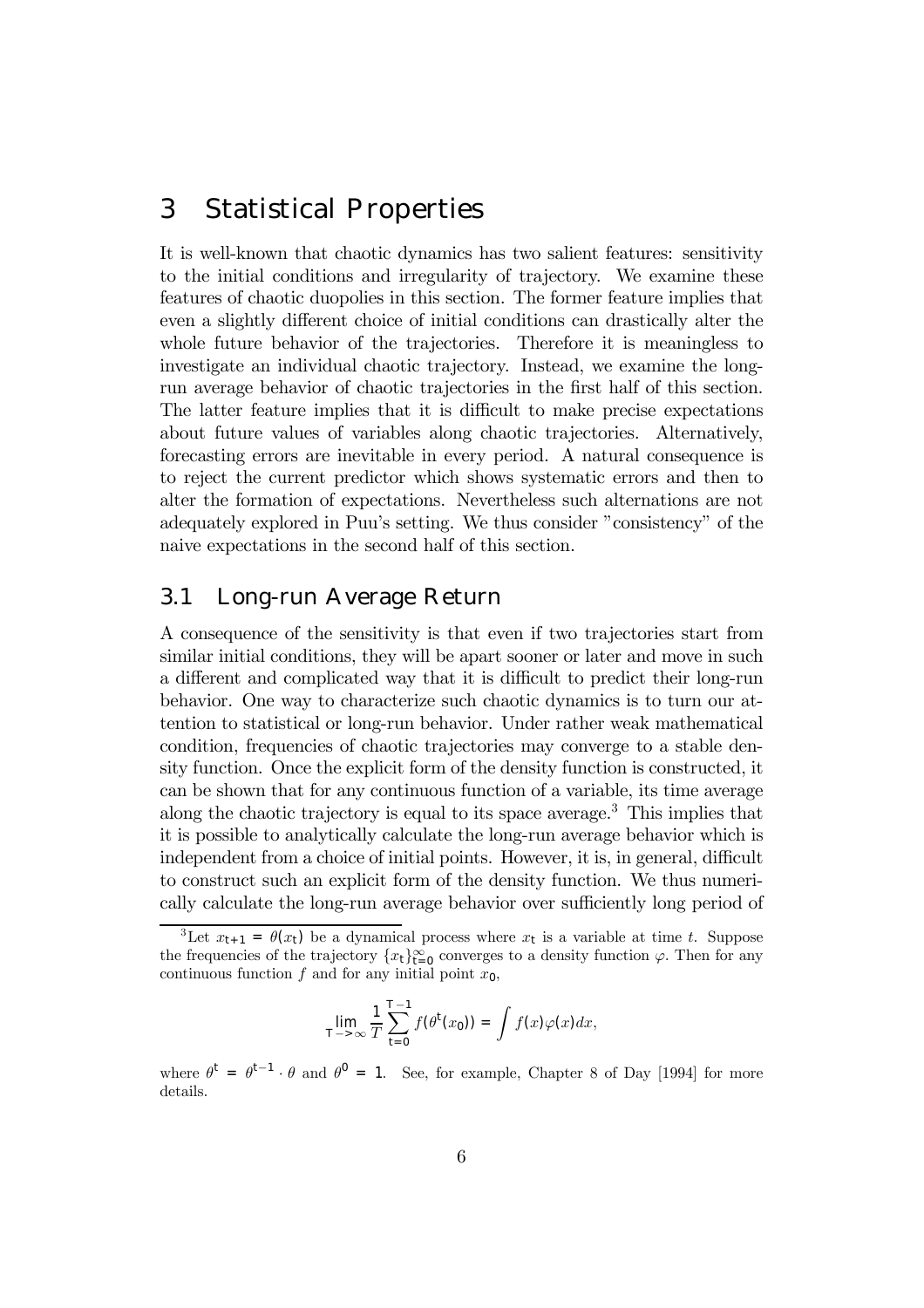time as a proxy for the analytical value of the long-run average behavior.

Given the dynamic process (3) with Assumption, the average profit of time-serise with  $T$  periods is defined,

$$
\bar{\Pi}_i = \frac{1}{T} \sum_{t=0}^{T-1} \Pi_i(x_t, y_t), \quad i = x, y.
$$

Figure 3 illustrates the results of the numerical simulations of the long-run average profits of firm X (left) and firm Y (right) (denoted as  $\bar{\pi}_x$  and  $\bar{\pi}_y$ ) against variations of the marginal cost ratio. For comparison, graphs of the Cournot profits are also depicted there. In each illustration, the ratio is increased in steps of 0.002 from 5.75 to 6.25, and for each of these ratio values, the average is calculated from the last 1, 000 out of 5, 000 iterations. It can first be observed that the average profit for each firm is identical to its Cournot profit when the ratio is less than  $3+2\sqrt{2}(\simeq 5.8)$  (that is, the Cournot point is stable). It is also clear that the average profit is less than the Cournot profit for firm  $X$  (i.e., the efficient firm), and greater for firm Y (i.e., the inefficient firm) when the ratio is greater than  $3+2\sqrt{2}$  but less than 6.25. The numerical simulations indicate the following results:

**Theorem 2** When the Cournot point is unstable, the long-run average profit of the efficient firm is less than the Cournot profit while the long-run average profit of the inefficient firm is more than the Cournot profit,

$$
\frac{b}{a} \ge 3 + 2\sqrt{2} \implies \bar{\Pi}_x \le \Pi_x^c \text{ and } \bar{\Pi}_y \ge \Pi_y^c.
$$

Theorem 1 and Theorem 2 imply that efficient firm  $X$  dominates the market but is harmful in the unstable market in the sense that its long-run average profit is less than its Cournot profit. On the other hand, inefficient firm Y has only a small share of the market but is beneficial in the sense that its long-run average profit is higher than its Cournot profit.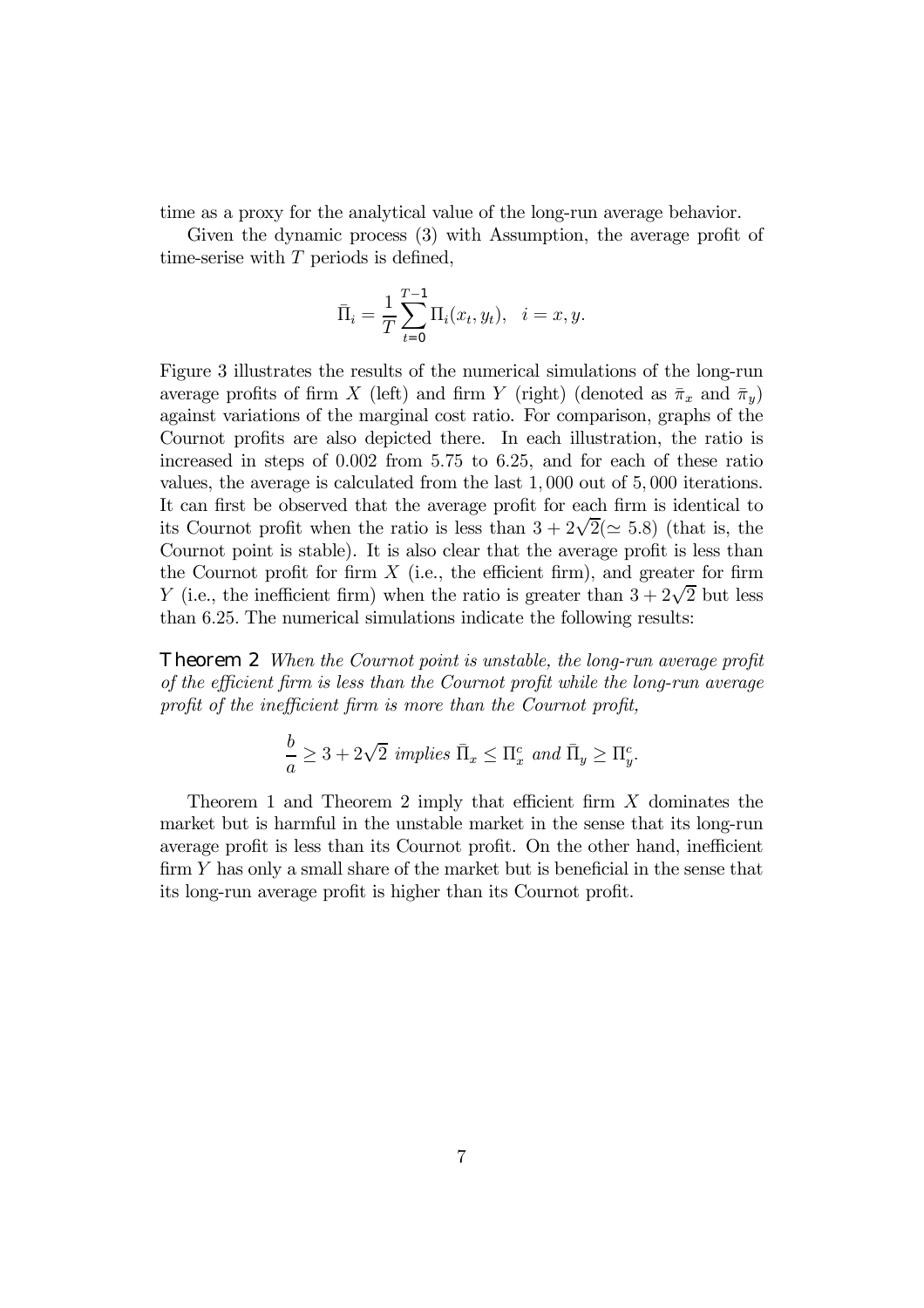

Figure 3. Long-run average profits and Cournot profits.

#### 3.2 AutoCorrelations

We apply a formation of naive expectations to build dynamic process (3). The formation is given by  $x_{t+1}^e = x_t$  and  $y_{t+1}^e = y_t$ , that is, today's expected value is equal to yesterday's realized value. It is the simplest formation of more general backward-looking expectations where the expected price is a function of the past prices. A conceptual problem with native expectations is that it may lead to systematic forecasting errors, that is, firms are making wrong expectations along chaotic trajectories. On the other hand, it has been shown that irregularity of chaotic trajectories is indistinguishable from randomness of a stochastic process if autocorrelations between outputs are zero at all lags (see, for example, Sakai and Tokumaru [1980]). In this case, there is no reason to switch to another formation of expectations. In the simple setting of a cobweb economy, Hommes [1996] explores whether a chaotic cobweb model with the backward-looking expectations can have such statistical property, and numerically shows that under the naive expectations, prices are correlated with past prices if the supply function is monotonic and are uncorrelated if the supply function is non-monotonic (e.g., piecewise linear). On the contrary, we show that the autocorrelation coefficients of the naive expectations are significantly different from zero even if the dynamic process is nonlinear enough to produce chaotic fluctuations

Following Hommes [1996], we define consistency of expectations by means of the autocorrelation function (ACF) of expectation errors. Expectation errors are given by

$$
e_t = x_t - x_t^e.
$$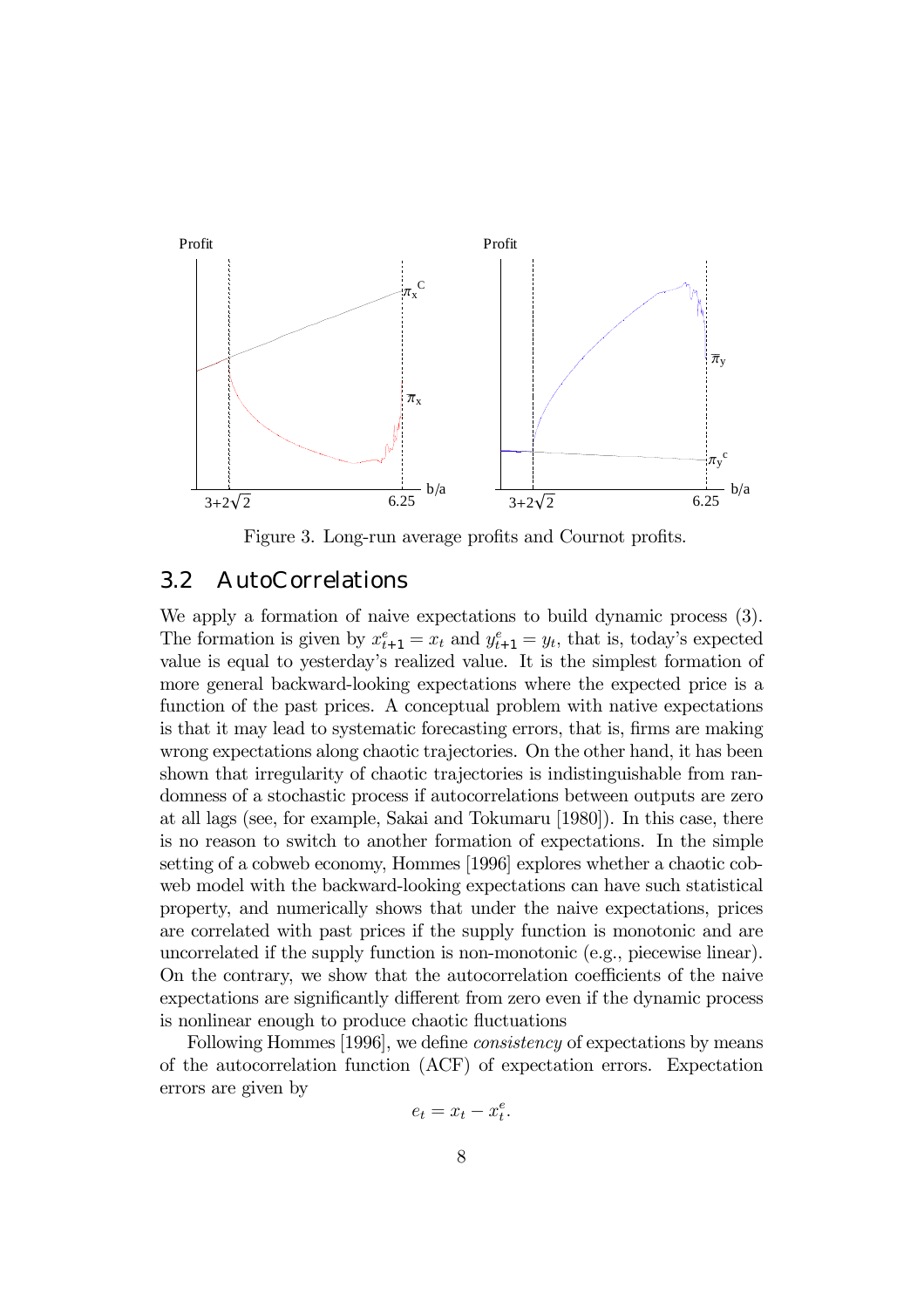The (empirical) autocorrelation coefficients  $\rho_k$  of expectation errors are defined as

$$
\rho_k = \frac{c_k}{c_0}, \quad -1 \le \rho_k \le 1,
$$

with

$$
\bar{e} = \lim_{N \to \infty} \frac{1}{N} \sum_{t=1}^{N} e_t,
$$

$$
c_k = \lim_{N \to \infty} \frac{1}{N} \sum_{t=1}^N (e_t - \bar{e})(e_{t+k} - \bar{e}), \quad k \ge 0.
$$

An expectation formation is called consistent if the autocorrelation coefficients of the expectation errors are zero for all  $k \geq 1$ ; weakly consistent if there exists a  $K \geq 2$ , such that the autocorrelation coefficients of the expectation errors are zero for all  $k \geq K$ ; *inconsistent* if it is not weakly consistent. Consistent expectations mean that firms are not able to distinguish chaotic fluctuations from random fluctuations so that they have no reason to change their beliefs. On the other hand, inconsistent expectations mean that they can make distinction and therefore change expectation formations accordingly.

The dynamic process with the naive expectations (3), which shows periodic cycles and irregular behavior as seen in Figure 2, consists of two independent iterative process,  $f(y_t)$  and  $g(x_t)$ . Iterations produced by the two-dimensional map are essentially the same as the ones by the combined one-dimensional map derived by substituting one into the other. Only difference is that one period of the combined map is equivalent to two periods in terms of the originally introduced lag. We investigate forecast errors generated by the combined one-dimensional map  $f(g(x))$  with the initial condition  $x_0 = 0.1$  and parameters  $a = 0.1$  and  $b = 0.625$ . Figure 4 gives the simulation results. Chaotic time series of output  $x$  is depicted in the left and its sample autocorrelation coefficients at the first 20 lags in the right. A period-doubling bifurcation diagram depicted in Figure 2 implies that output trajectories converge to a 2-piece chaotic attractor. The chaotic time series jumps back and forth between two intervals. Accordingly, the corresponding ACF of expectation errors has "period" 2, with strong negative autocorrelations at odd lags and strong positive autocorrelations at even lags. Therefore the numerical simulations indicate the following:

**Theorem 3** Naive expectations are inconsistent so that there exists systematic forecasting errors in the dynamics process (3).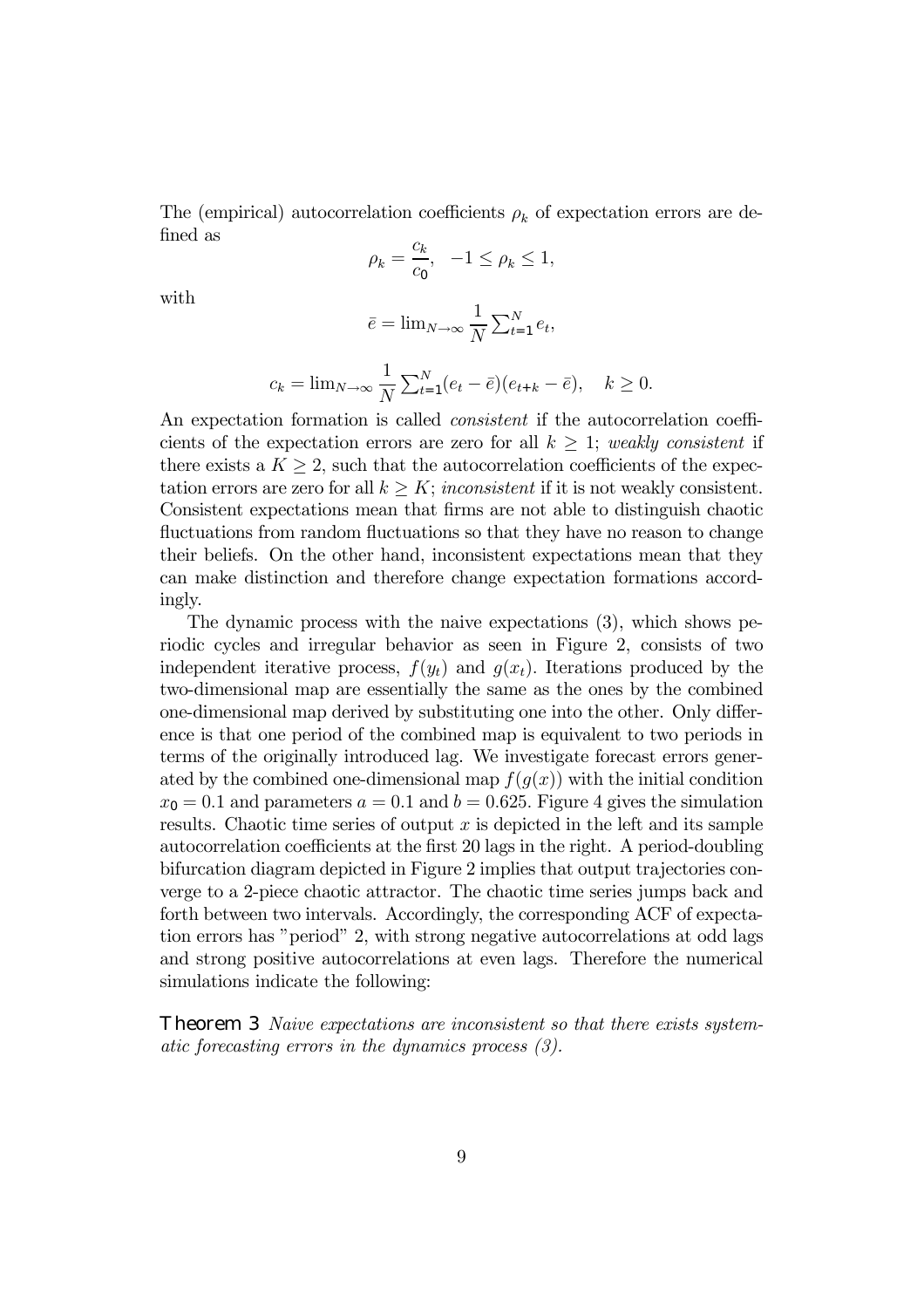

Figure 4. Output fluctuations and corresponding expectation errors.

## 4 Controlling Chaos

In this section, we apply two distinctive control methods, the adaptive control method advocated by Huang [2002] and a generalized version of the poleplacement method developed by Ueta and Kawakami [1995], for the output adjustment process to stabilize the Cournot point embedded in the chaotic attractor. Both methods are known for a long time in applied mathematics The adaptive control method, as called the Mann's iteration method, has been investigated very intensively in the numerical analysis literature. The pole-placment method is also a definite stabilizing approach in system design, and it has many important applications such as constructing observers.

### 4.1 Adaptive Control Method

Naive expectations are inconsistent as it has been shown in the last section. Sooner or later, each of duopolists might discover significant autocorrelation coefficients by observing time series data and may change his beliefs on the opponent behavior. In this subsection, we suppose that duopolists change their beliefs to adaptive expectations from naive expectations. Optimal output in the next period is determined as a weighted average of current period expectation of the rival firm and current period's actual output. The dynamic process (3) turns to be

$$
\begin{cases}\nx_{t+1} = (1 - \lambda_x)x_t + \lambda_x f(y_t), \\
y_{t+1} = \lambda_y g(x_t) + (1 - \lambda_y)y_t,\n\end{cases}
$$
\n(11)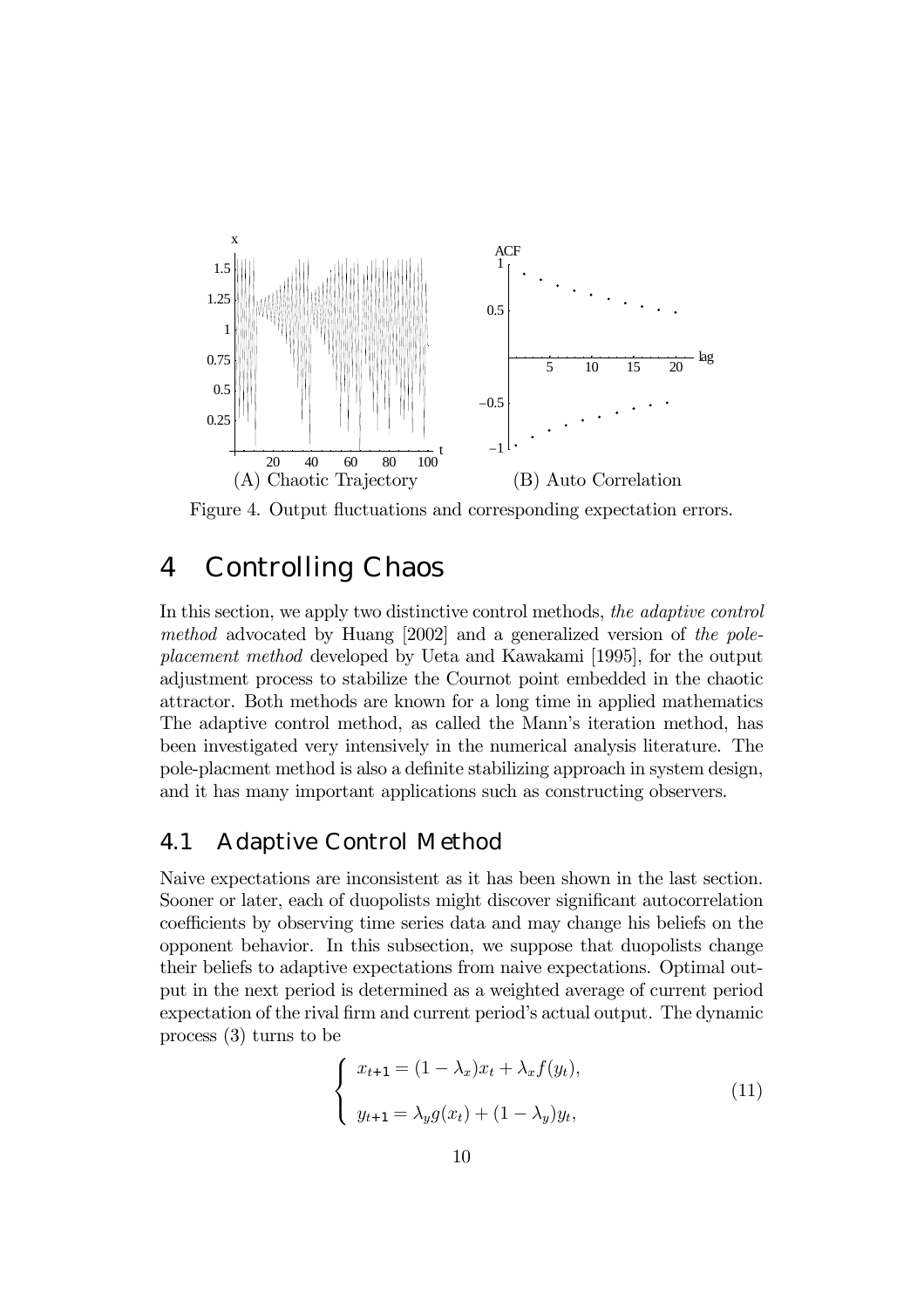where  $\lambda_x$  and  $\lambda_y$  are adjustment parameters of firms X and Y. Since the modified (adaptive) process (11) is back to the original (naive) process (3) for  $\lambda_x = \lambda_y = 1$  and gives rise to no dynamics for  $\lambda_x = \lambda_y = 0$ , the adjustment parameters are assumed to take intermediate values between zero and unity.

It is well-known that adaptive expectations are an another example of backward-looking expectations and useful to stabilize a unstable economic process. It can be shown that adaptive expectations by the firms can be described by a four-dimensional system, where the eigenvalues of the Jacobian are zero with multiplicity 2, and the eigenvalue of the Jacobian of (11). In this sense the two processes can be considered equivalent to each other as shown in Appendix B. Puu [2000] also extends his naive expectations model to the adaptive expectation model. However, he draws his attentions to a possibility that the adaptive process can have fractal attractors in two dimensional embedding parameter space. On the other hand, Huang [2001] generalizes the concept of adaptive expectations to adaptive adjustment mechanism in such a way that economic variables are directly adjusted adaptively to equilibrium point. Following his formulation, we consider an adaptive feedback mechanism as a means of controlling the unstable chaotic process.

The goal of implementation of the adaptive adjustment is to stabilize the chaotic dynamic process directly through the adjustment parameter of each duopolist. We retain Assumption so that the Cournot point is unstable in the naive process (3). It can be checked that the adaptive process (11) has exactly the same fixed points as the naive process (3). In the following, we are interested in stabilizing the unstable dynamic process by using perturbations of control parameters.

The Jacobi matrix of the adaptive process (11) evaluated at the Cournot point is

$$
J_A = \begin{pmatrix} 1 - \lambda_x & \frac{\lambda_x(b-a)}{2a} \\ \frac{\lambda_y(a-b)}{2b} & 1 - \lambda_y \end{pmatrix}.
$$

where a trace and determinant of  $J_A$  are

$$
tr J_A = 2 - (\lambda_x + \lambda_y),
$$
  

$$
det J_A = (1 - \lambda_x)(1 - \lambda_y) + \frac{\lambda_x \lambda_y (a - b)^2}{4ab}.
$$

According to Stability Result in Appendix A, the domain of stability of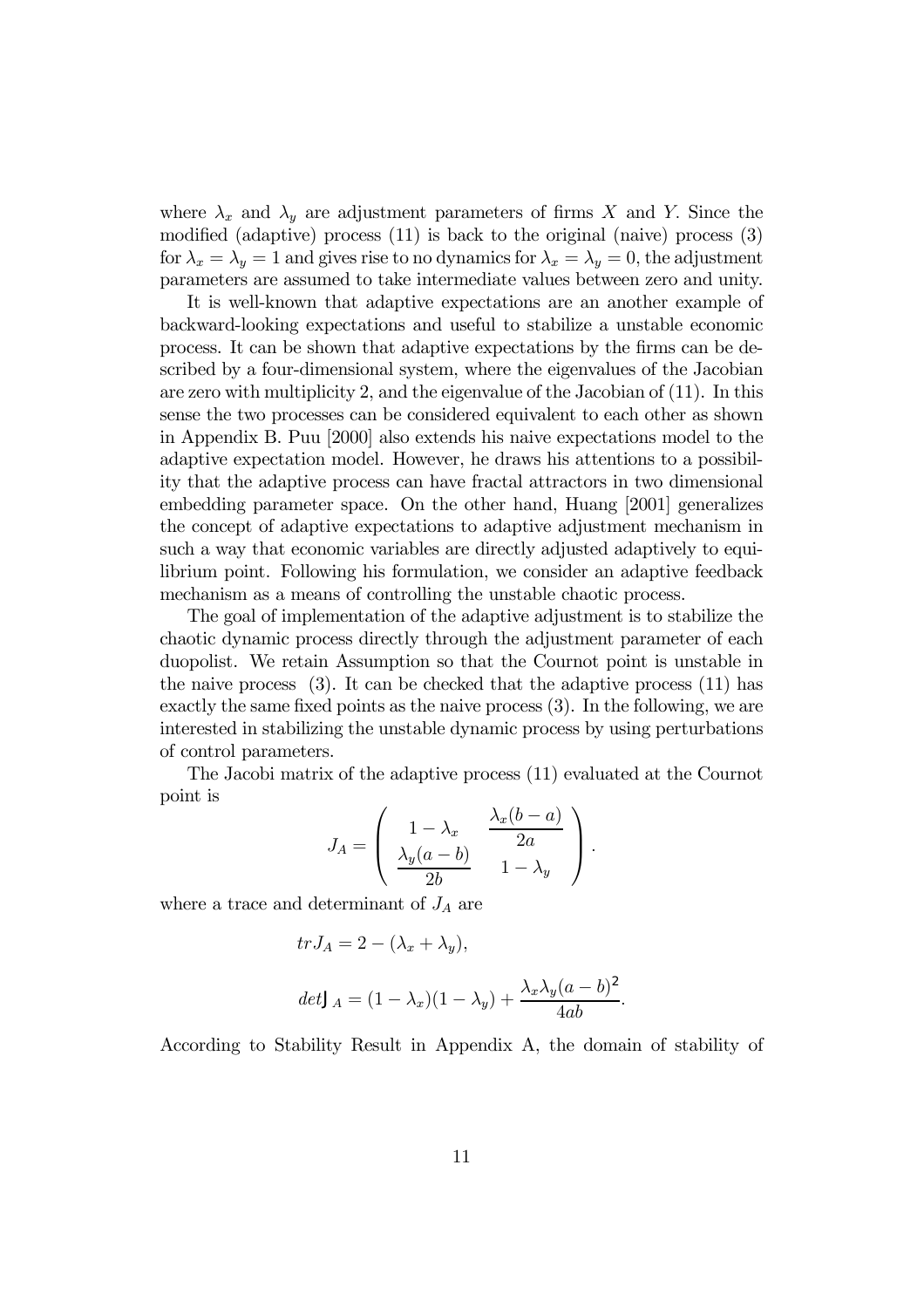equilibria is determined by the following three conditions,

$$
\begin{cases}\n\det J_A < 1 \quad \Rightarrow \lambda_y > \frac{4c\lambda_x}{(1+c)^2\lambda_x - 4c}, \\
\det J_A > trJ_A - 1 \quad \Rightarrow \frac{(1+c)^2}{4c}\lambda_x \lambda_y > 0, \\
\det J_A > -trJ_A - 1 \quad \Rightarrow 2(2 - \lambda_x - \lambda_y) + \frac{(1+c)^2}{4c}\lambda_x \lambda_y > 0,\n\end{cases}\n\tag{12}
$$

where  $c = \frac{b}{a}$  is the marginal production cost ratio. Since we assume that the marginal costs are positive, and the adjustment parameters are between zero and unity, the second and third inequalities of (12) are always true. That is, there are no situations in which iterative dynamics either diverges or generates the period-doubilng bifurcation. Thus the domain of stability of the Cournot point is defined only by the flutter boundary,  $\det J_A = 1$ , and depicted as a gray-coloured region in Figure 5. It is divided into three parts, a light-gray region and two dark-gray regions by the steeper real line (i.e.,  $\lambda_y = c\lambda_x$ ) and flatter real line (i.e., i.e.,  $\lambda_y = \frac{1}{c}\lambda_x$ ) on which the discriminant of the characteristic equation is zero. Eigenvalues of  $J_A$  are real for parameters in the dark-gray regions and complex for the light-gray region. Thus a trajectory monotonically (oscillatory) converges to the Cournot point when a pair of adjustment coefficients are in the dark (light)-gray region. The naive process, which is unstable under Assumption, can be stabilized by appropriate choice of the adjustment coefficients.



Figure 5. Domain of Stability with  $c = \frac{25}{4}$ .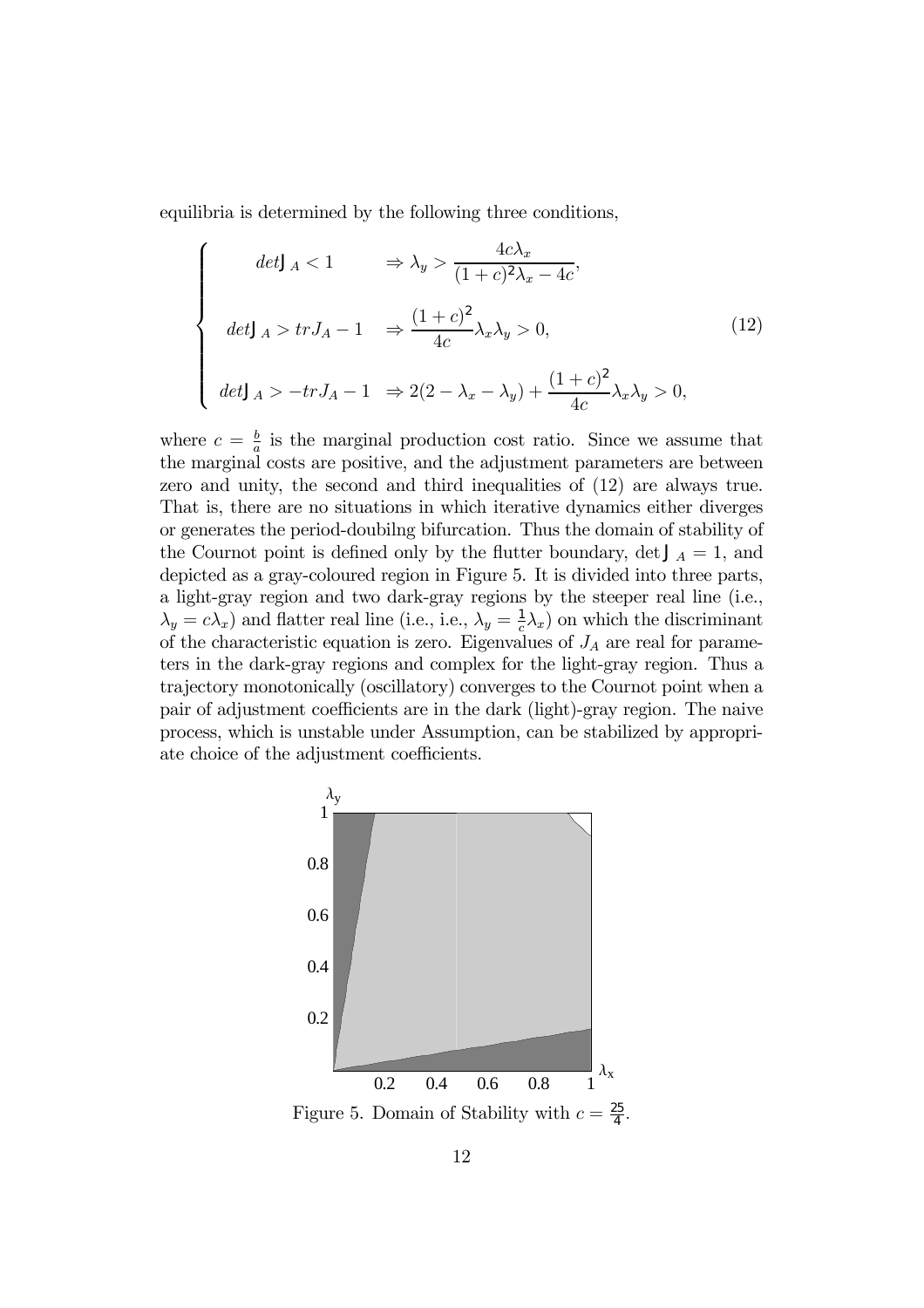The adaptive adjustment cannot fully control chaotic trajectories when the adaptive coefficient are close to 1. In fact, the white region located at the north-east part of Figure 5 is the unstable region which is separated from the stable region by the  $\det J_A = 1$  locus. The locus passes through the north-east corner (1, 1) when  $c = 3 + 2\sqrt{2}$  for which the loss of stability occurs, shifts upward from the corner when  $c < 3+2\sqrt{2}$  (alternatively, the unstable region disappears) and shifts downward when  $c > 3 + 2\sqrt{2}$  (the unstable region becomes larger). Since  $c = 6.25$  is the maximum value for the original process under economic feasibility, the white region in Figure 5 reaches the maximum size. Although it is only a small part of the whole region, its existence indicates incapability or limitation of the adaptive adjustment mechanism.

We performed two numerical simulations to see how adaptive adjustment controls the unstable Cournot point. Parameter values were fixed as  $a =$ 1 and  $b = 6.25$  (i.e.,  $c = 6.25$ ) henceforth. We then considered different values of the adjustment coefficients. It was shown that a chaotic trajectory could be stabilized in the first simulation and could not in the second simulation. In the following figures, "red" means a trajectory generated by the original (naive) process and "blue" a trajectory by the controlled (adaptive) process.

We selected  $\lambda_x = \lambda_y = 0.8$  in the first simulation. In the left part of Figure 6 in which return maps are depicted, we observe that two trajectories start at the same initial point,  $x_0 = 0.01$  and  $y_0 = g(x_0)$ , and the blue trajectory converges oscillatory to the Cournot point while the red trajectory keeps fluctuating. In the right part of Figure 6 in which the corresponding time series are presented, we see that the blue trajectory almost reaches the Cournot point a little bit more than 20 periods of time.



Figure 6. Example of controlled trajectory.

We increased the value of the adjustment parameters to  $\lambda_x = \lambda_y = 0.96$  in the second simulation. In Figure 7 in which two return maps are illustrated,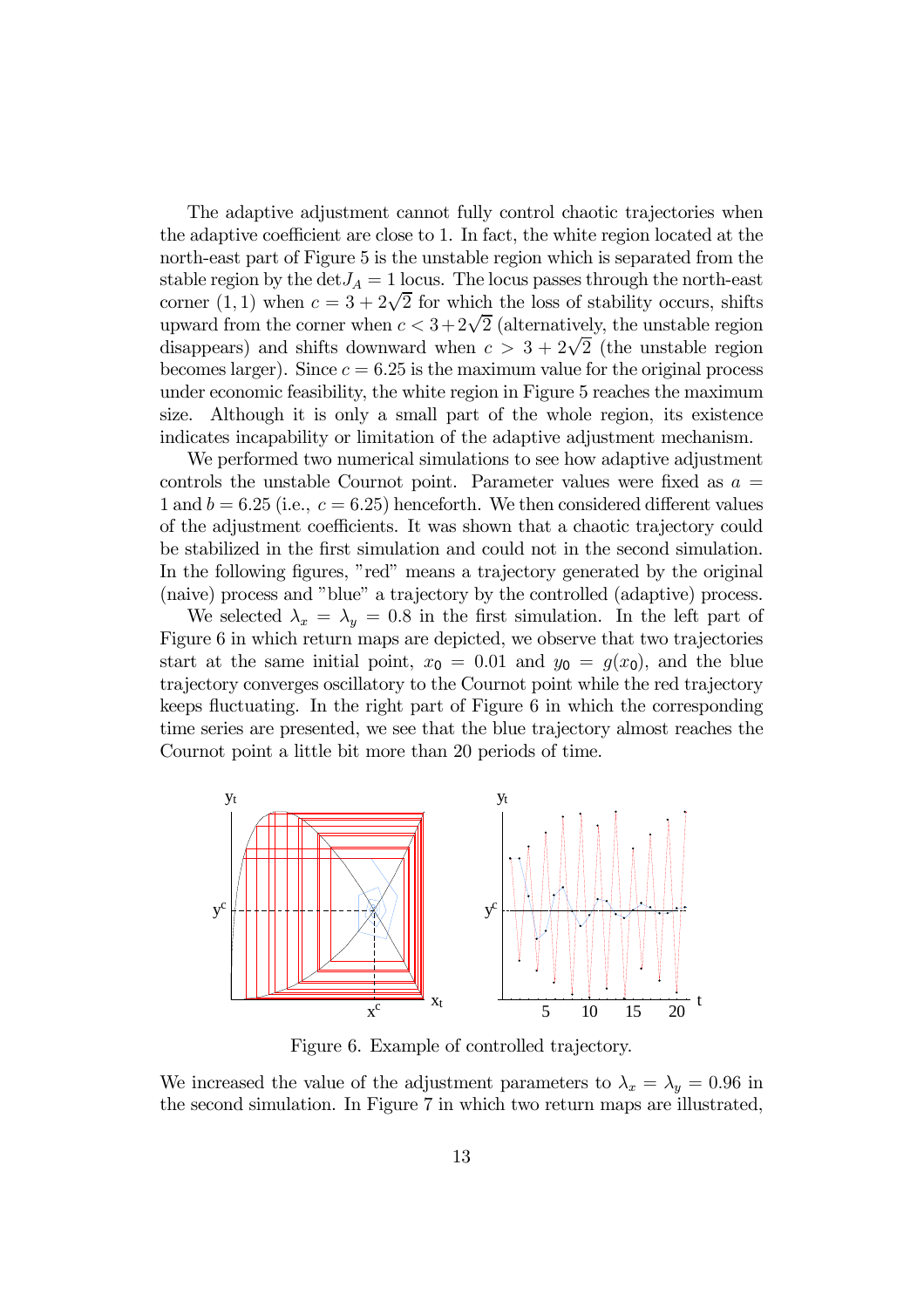we can see that both trajectories start at the same initial point as in the first simulation and the red trajectory on the right part of the figure keeps fluctuating while the blue trajectory does not converge to the Cournot point either but approaches a quasi-periodic cycle. This is an example of uncontrollable chaotic behavior.



Figure 7. Example of uncontrollable trajectory.

The adaptive control can be considered as a "private" or "individual" method to control a chaotic market. Each firm has a wide spectrum of the control power. A larger adjustment coefficient means to place an emphasis on the current profit maximizing output in order to determine the output in the next period, while a smaller one on the current realized output. Depending on the degree of emphasis, firms can gradually approach the Cournot point in either a monotonic or oscillatory way. As shown in the previous section, firms are able to learn by observing actual output time series that they make forecasting errors and thus have incentives to change their expectation formations. The shape of the stability domain illustrated in Figure 5 implies that the chaotic market can become controllable through individual efforts by changing naive expectations to adaptive expectations. As it was also shown in the previous section, the efficient firm is harmful and the inefficient firm is beneficial in the chaotic market. Since it prefers the chaotic market, the inefficient firm possibly continues to form naive expectations (that is,  $\lambda_y = 1$ ). Even so, the efficient firm alone can stabilize the chaotic market if it selects the adjustment coefficient sufficiently small. In particular, the market is stabilized for any pair of the adjustment coefficients such that  $\lambda_y = 1$ and  $\lambda_x < \frac{4c}{(1-c)^2}$  for which the upper horizontal line crosses the  $det J = 1$ locus shown in Figure 5.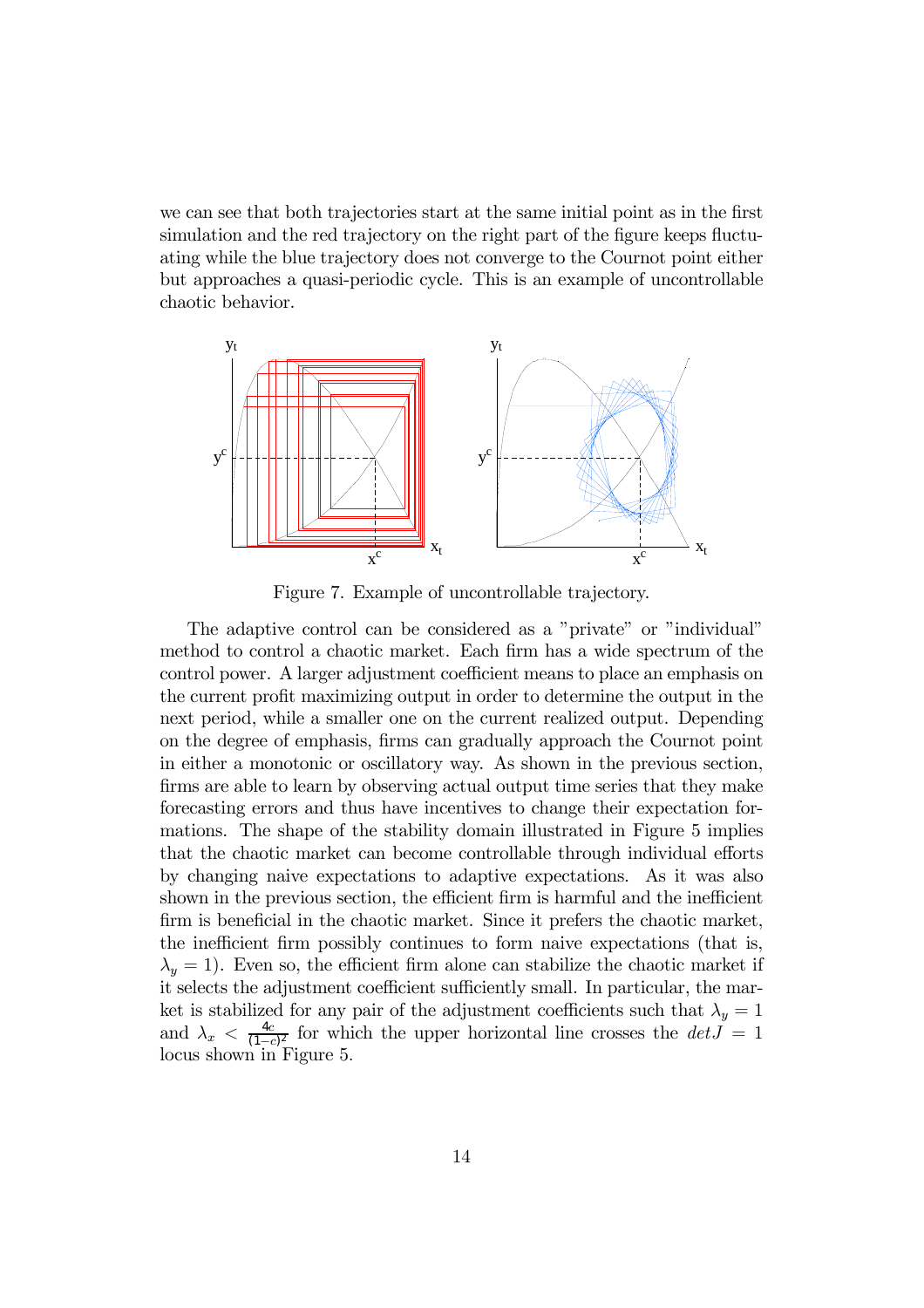#### 4.2 Pole Placement Method

In this subsection, we apply the Ueta-Kawakami method for fully stabilizing the unstable Cournot point. It is a generalized version of the RGOD method,4 a conventional state feedback method to control chaos. A general idea is to put control when a trajectory wandering in the chaotic attractor gets close to a Cournot point. In particular, we stabilize the Cournot point by using perturbations of parameters as the control input.

In order to apply linear control theory, we linearize the dynamic process (3) in a neighborhood of the Cournot point with respect to its variables and parameters:

$$
\left(\begin{array}{c}\Delta x_{t+1} \\ \Delta y_{t+1}\end{array}\right) = A \left(\begin{array}{c}\Delta x_t \\ \Delta y_t\end{array}\right) + B \left(\begin{array}{c}\Delta a \\ \Delta b\end{array}\right),\tag{13}
$$

where  $\Delta$  indicates a difference of a variable or parameter from the corresponding stationary value. In (13), A is the Jacobi matrix, which is identical to  $J_C$  introduced in Section 2,

$$
A = \begin{pmatrix} 0 & \frac{b-a}{2a} \\ \frac{a-b}{2b} & 0 \end{pmatrix},
$$
 (14)

and  $B = (B_a B_b)$  shows the effect of the variations of parameters a and b on the state variables, which is given by

$$
B_a = \begin{pmatrix} -\frac{1}{2a(a+b)} \\ 0 \end{pmatrix} \text{ and } B_b = \begin{pmatrix} 0 \\ -\frac{1}{2b(a+b)} \end{pmatrix}.
$$
 (15)

For stabilizing the unstable Cournot point, we construct the state feedback

$$
\left(\begin{array}{c}\Delta a\\ \Delta b\end{array}\right) = C\left(\begin{array}{c}\Delta x_t\\ \Delta y_t\end{array}\right),\tag{16}
$$

where  $C = (c_{ij})$   $(i = a, b, j = 1, 2)$  is a constant matrix to be determined later. Substituting (16) into (13) yields the following homogeneous system

$$
\left(\begin{array}{c}\Delta x_{t+1} \\ \Delta y_{t+1}\end{array}\right) = J_P\left(\begin{array}{c}\Delta x_t \\ \Delta y_t\end{array}\right) \text{ with } J_P = A + BC. \tag{17}
$$

Consequently, the corresponding characteristic equation is

$$
|J_P - \mu I| = 0 \tag{18}
$$

<sup>4</sup>RGOD stands for Romeiras, Grebogi, Ott and Dayawansa. See their paper, Romeiras et al. [1992].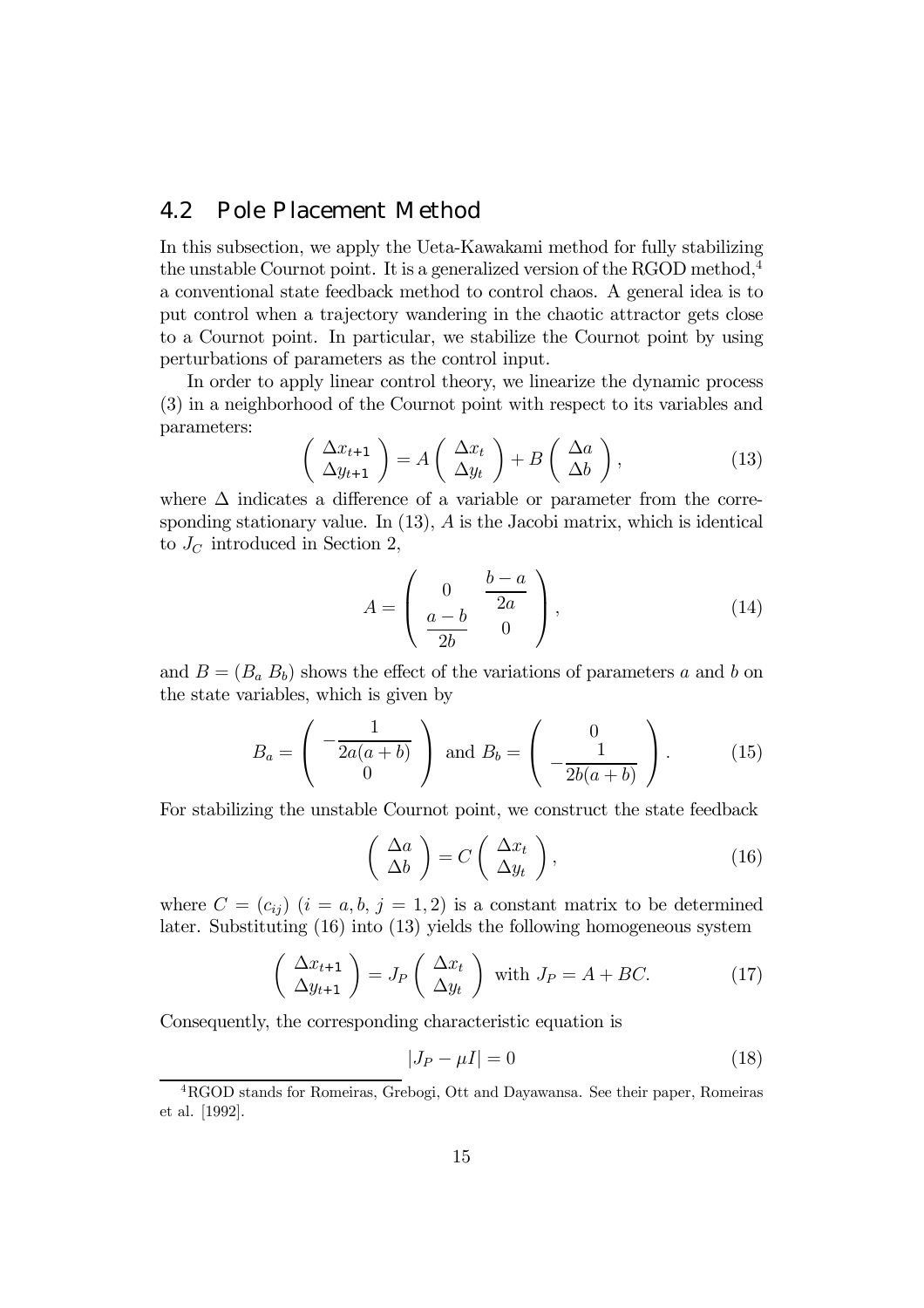It is now clear that the system can be stabilized if a suitable gain matrix C can be found such that the Jacobi matrix,  $J_P$ , has eigenvalues inside the unit circle. Thus the stabilization problem of an unstable Cournot point of system (3) is reduced to the well-known pole assignment problem of linear control theory.

We first check whether the system is controllable (i.e., whether such C can be found), otherwise choosing control gain is meaningless. The eigenvalue placement theorem of linear control theory implies that if, in our case,  $rank(B_a | AB_a) = 2$  or  $rank(B_b | AB_b) = 2$ , then (3) is stabilizable.<sup>5</sup> It follows from (14) and (15) that

$$
rank (B_a | AB_a) = rank \begin{pmatrix} -\frac{1}{2a(a+b)} & 0 \\ 0 & -\frac{a-b}{4ab(a+b)} \end{pmatrix}
$$
  
= 2,

and

$$
rank(B_b | AB_b) = rank \begin{pmatrix} 0 & \frac{a-b}{4ab(a+b)} \\ -\frac{1}{2b(a+b)} & 0 \end{pmatrix}
$$
  
= 2.

Therefore the system is controllable for either parameter, a or b.

If we consider a as a control parameter,<sup>6</sup> we can construct the state feedback,

$$
\Delta a = \begin{pmatrix} c_{a1} & c_{a2} \end{pmatrix} \begin{pmatrix} \Delta x_t \\ \Delta y_t \end{pmatrix} . \tag{19}
$$

¯  $\frac{1}{2}$  $\overline{\phantom{a}}$  $\mathbf{\mathbf{I}}$  $\mathbf{\mathbf{I}}$  $\mathbf{\mathbf{I}}$  $\begin{array}{c} \end{array}$ 

The characteristic equation of controlled system is

$$
| A + B_a C - \mu I | = \begin{vmatrix} -\frac{c_{a1}}{2a(a+b)} - \mu & \frac{(b^2 - a^2) - c_{a2}}{2a(a+b)} \\ \frac{a-b}{2b} & -\mu \end{vmatrix}
$$

$$
= \mu^2 - trJ_P \mu + detJ_P = 0,
$$

where

$$
tr J_P = -\frac{c_{a1}}{2a(a+b)}
$$
 and  $det J_P = \frac{(a-b)(b^2 - a^2 - c_{a2})}{4ab(a+b)}$ .

<sup>&</sup>lt;sup>5</sup>See Theorem 1 of Ueta and Kawakami [1995].

<sup>&</sup>lt;sup>6</sup>Choosing *b* as the control parameter generates qualitatively the same result.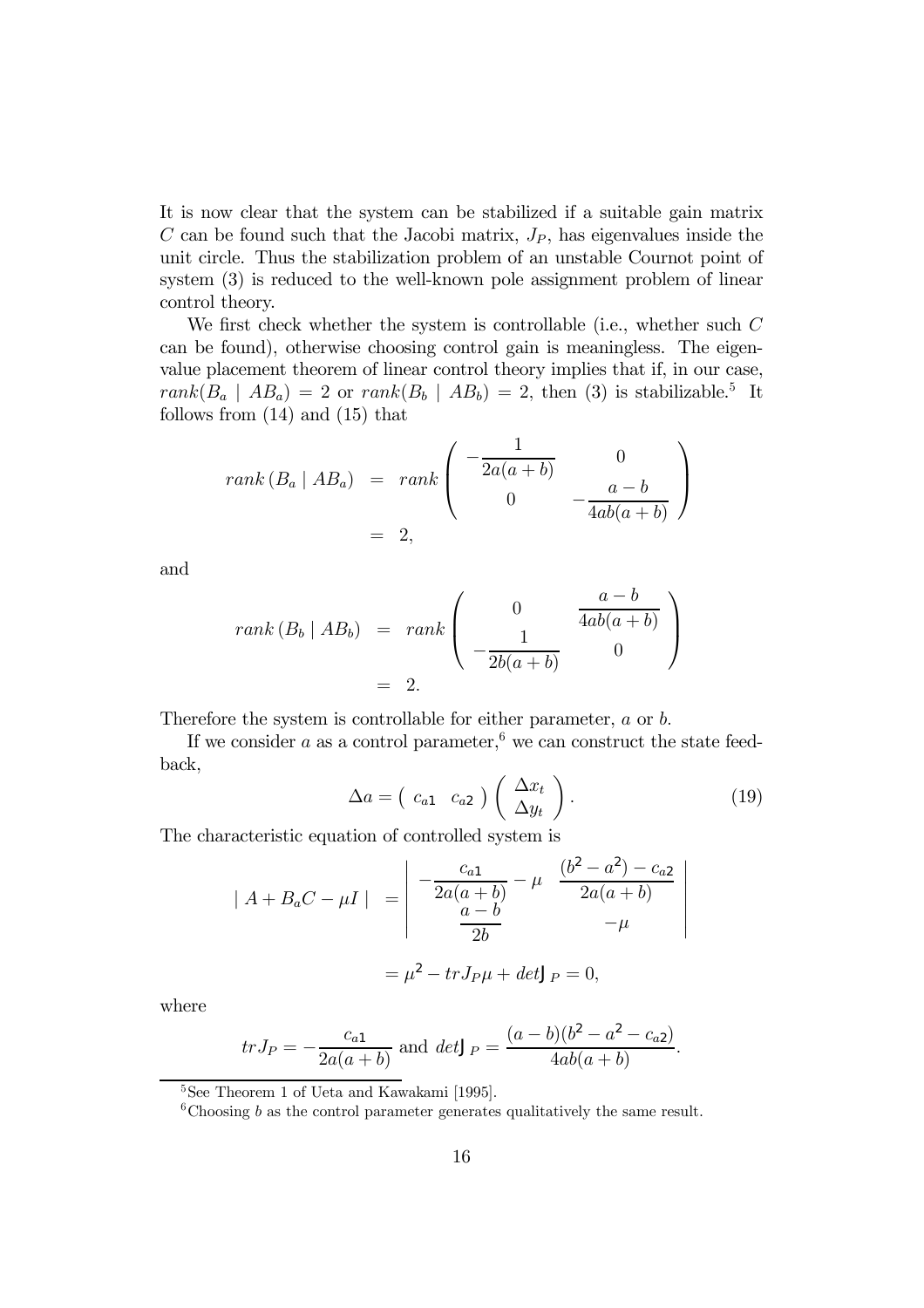If  $trJ_P$  and  $detJ_P$  are in the shaded triangular region shown in Figure A of the Appendix, the module of the eigenvalues is less than unity and thus the controlled system becomes stable. The control  $c_{ai}$  can be solved by the characteristic equation. In the special case of  $trJ_a = detJ_a = 0$  (i.e., the dean beat control), control parameters are given by

$$
c_{a1} = 0 \text{ and } c_{a2} = b^2 - a^2. \tag{20}
$$

Thus the controlled system is

$$
\begin{cases}\nx_{t+1} = \sqrt{\frac{y_t}{a + v(y_t)}} - y_t, \\
y_{t+1} = \sqrt{\frac{x_t}{b}} - x_t,\n\end{cases}
$$
\n(21)

where, given arbitrary small value of  $\epsilon$ ,

$$
v(y_t) = \begin{cases} (b^2 - a^2)(y_t - y^c) & \text{if } |y_t - y^c| \le \varepsilon \\ 0 & \text{otherwise} \end{cases}
$$
 (22)

The small value of  $\epsilon$  means that the application of linear control theory succeeds only in a sufficiently small neighborhood around the Cournot point. According to (22), the controlled system turns on only if values of  $(x_t, y_t)$ are inside the  $\epsilon$ -neighborhood of the Cournot point and the original system turns on otherwise.

We also present two numerical simulations in which the unstable Cournot point is stabilized through the feedback control. Setting  $\epsilon = 0.01$ , we choose different initial points on the reaction curve of firm  $Y$ ;  $x_0 = x^c - 0.095$  and  $y_0 = g(x_0)$  in the first simulation and  $x_0 = x^c - 0.011$  and  $y_0 = g(x_0)$  in the second simulation. As in the previous cases, the red trajectory is the uncontrolled one and the blue is the controlled one. Figure 8 illustrates the return maps and time series of the first simulation. There we superimpose the blue trajectory on the red trajectory. In the right part of the figure, we can see only the blue trajectory in the first 6 periods, which means that two trajectories start from the same initial point and take exactly the same values in the first 6 periods. In the left part it can be seen that the blue trajectory is inside the  $\epsilon$ -neighborhood (that is, in the ellipse circle) in the 6th period. The dynamic system is now switched to the controlled one (21) from the uncontrolled one (3). The effect of control is clearly seen in the right part of Figure 8. The controlled blue trajectory jumps to the Cournot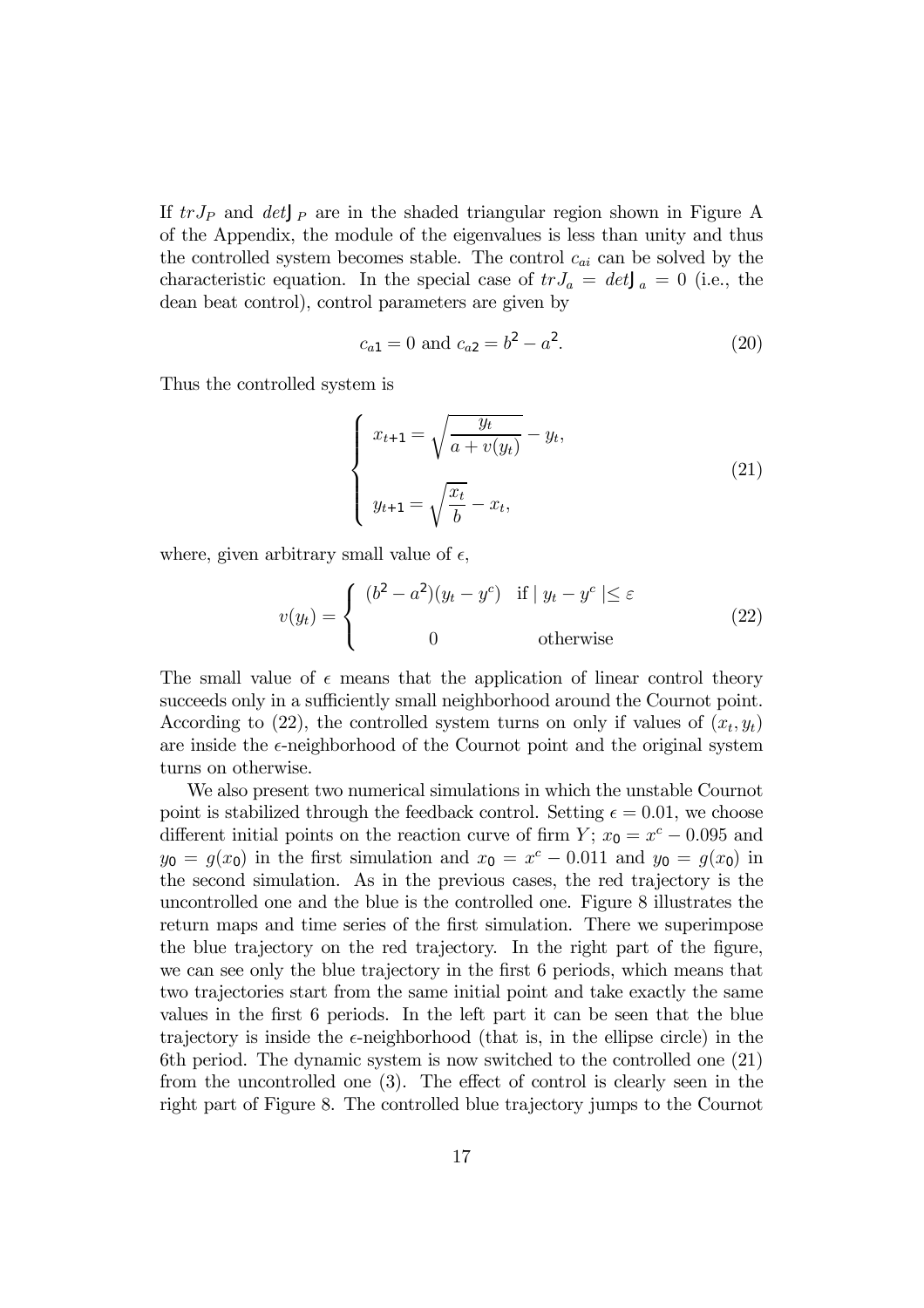point in the next period and stays there since then while the uncontrolled red trajectory moves oscillating away from the Cournot point. Figure 9 presents uncontrolled and controlled trajectories of the second simulation. Since the blue trajectory is seen to converge to the Cournot point, the control also works effectively in the second simulation. However, on the contrary to the first simulation, it takes longer periods of time until convergence is accomplished. In fact, it takes more than 70 periods for the controlled system to be turned on. These simulations show that although almost all initial conditions lead to controllable trajectories, the time until control is achieved has initial-point dependency.



Figure 9. Slow Control.

The feedback control may be thought as a "public" method in the form of government interventions to stabilize a chaotic market. As defined in (21),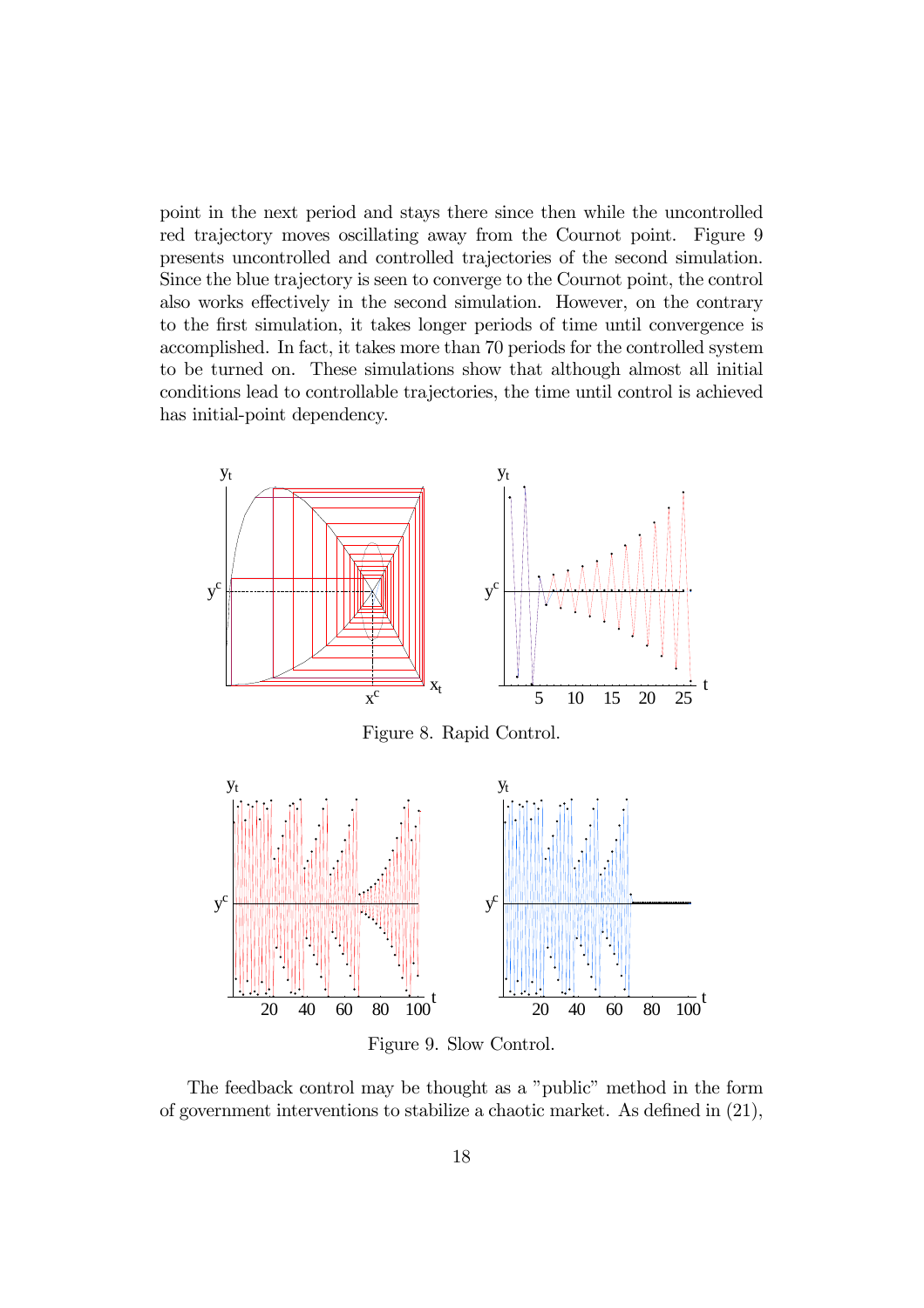the control directly affects the marginal cost of firm  $X$ . The form of intervention is, however, critically dependent on the behavior of firm Y. Since  $b > a$  due to Assumption, the sign of  $v(y_t)$  can be either positive or negative according to  $y_t$  is larger or smaller than  $y^c$ . The government, therefore, introduces a production tax aiming at decreases in firm  $X'$ s production if firm Y over-produces its output (i.e.,  $v(y) > 0$ ) and gives a production subsidy aiming at increases firm  $X$ 's production if firm Y under-produces its output (i.e.,  $v(y) < 0$ ). Admittedly, the feedback control in terms of economic policy is restrictive in the sense that the government is required to possess enormous amount of information on not only firms' production level but also on the evolution of the economy to make an accurate decision. Further, we naturally raise the policy question of whether government assistance should be targeted toward a weaker firm or a stronger firm. In the numerical example where  $b > a$  is assumed, firm X is thought to be stronger because it dominates the market share and earns the larger profits. It may seem paradoxical that the government is more favour for the stronger firm and stabilizes the chaotic market at the expense of profits of the weaker firm. However, the example does help us to focus on an issue which has not been adequately explored: if the chaotic market is controllable, which firms should be more favoured. Finally we mention that the controllability of the production level in N-firm oligopolies linear price function has been early examined in Okuguchi and Szidarovsky [1999]

## 5 Summary and Concluding Remarks

Our purpose of this study is to consider economic implications of generating as well as controlling chaotic fluctuations in economic models. To this end, we use the nonlinear duopoly model developed by Puu [2000] and carry out the following results.

- (I) A firm with a lower marginal cost of production (i.e., efficient firm) dominates the market and yields more profits than a firm with a higher marginal cost (i.e., inefficient firm) at the Cournot point.
- (II) In case of  $b > a$ , economically feasible periodic as well as aperiodic fluctuations involving chaos are evident when the ratio of marginal costs are higher than  $3 + 2\sqrt{2}$  but less than or equal to  $\frac{25}{4}$ .
- (III) From the long-run point of view, the efficient firm is harmful and the inefficient firm is beneficial in the chaotic market because the long-run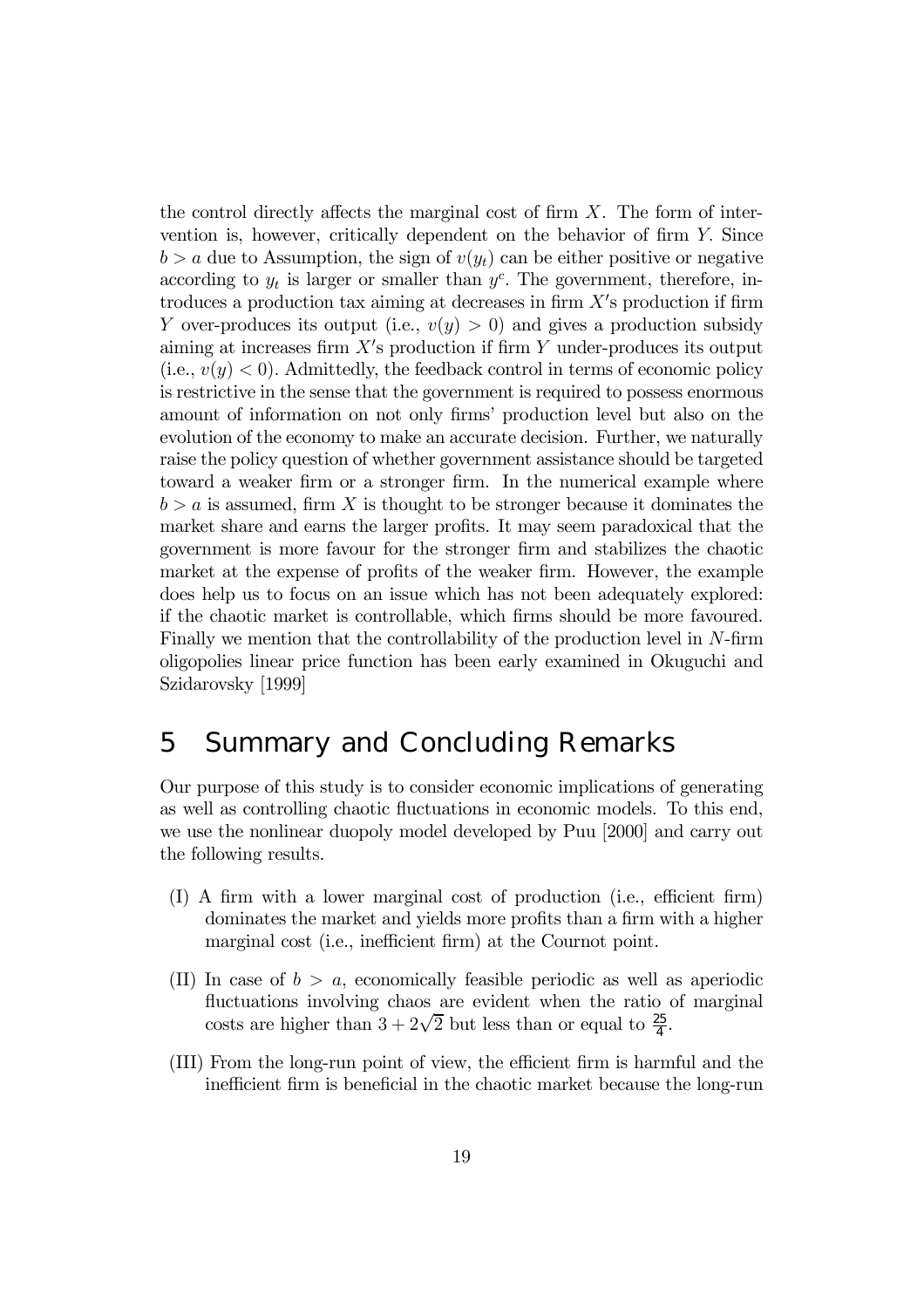average profit of the former is less than its Cournot profit, and the one of the latter is larger.

- (IV) The naive expectation formation is inconsistent in the sense that the autocorrelations between outputs are non-zero so that firms have an incentive to change their expectation formations.
- (V) When firms adaptively forecast their rival's behavior, the chaotic market can be stabilized unless their adjustment parameters are close to unity.
- (VI) Economic policy in the form of government interventions (subsidy or tax on production) can fully stabilize the chaotic market.

(I) and (III) imply that the efficient firm prefers the stable market while the inefficient firm prefers the chaotic market. (V) and (VI) imply that the chaotic market can be stabilized by either individual effort or public effort. Chaos in Cournot competition is in a double bind. In other words, generating chaos is favoured for the inefficient firm and not for the inefficient firm; controlling chaos is favoured for the efficient firm and not for the inefficient firm. In short, a loser now in one market will be later to win in the other market.

### Appendix A

In this appendix, we derive stability results on a two-dimensional discrete map,

$$
\begin{cases}\nx_{t+1} = \phi(x_t, y_t), \\
y_{t+1} = \varphi(x_t, y_t),\n\end{cases} \tag{A-1}
$$

where  $x_t$  and  $y_t$  represent the components of the iteration process at time t. We assume that the map has an equilibrium point,  $x^*$  and  $y^*$ . To investigate its stability, we make a linear approximation in the neighborhood of the equilibrium point,

$$
\left(\begin{array}{c}\Delta x_{t+1} \\ \Delta y_{t+1}\end{array}\right) = J\left(\begin{array}{c}\Delta x_t \\ \Delta y_t\end{array}\right) \tag{A-2}
$$

where  $\Delta x_t = x_t - x^*$  and  $\Delta y_t = y_t - y^*$  denote differences of variables at time  $t$  from the equilibrium point, and  $J$  is the Jacobi matrix evaluated at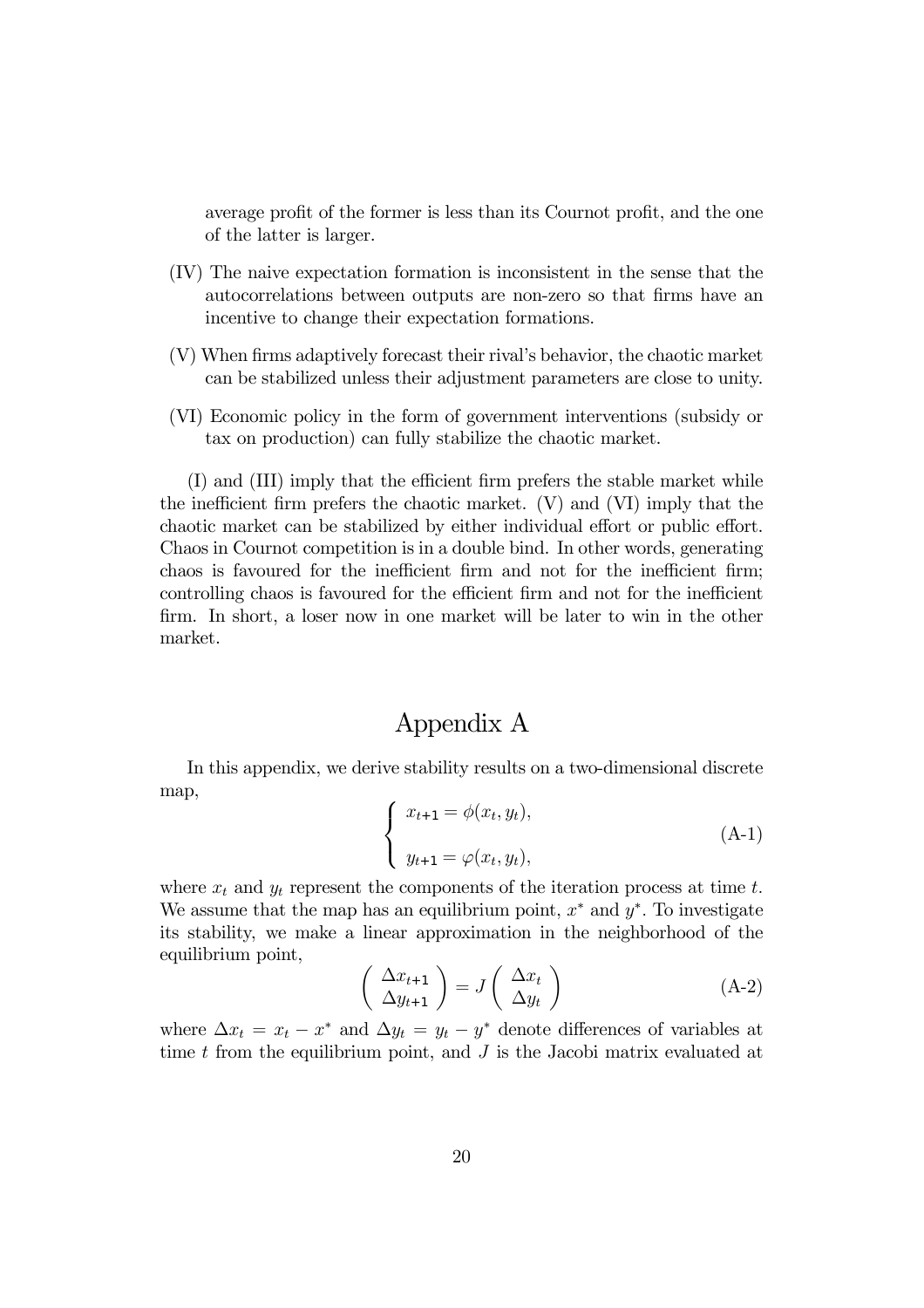the equilibrium point,

$$
J = \begin{pmatrix} \frac{\partial \phi(x^*, y^*)}{\partial x} & \frac{\partial \phi(x^*, y^*)}{\partial y} \\ \frac{\partial \varphi(x^*, y^*)}{\partial x} & \frac{\partial \varphi(x^*, y^*)}{\partial y} \end{pmatrix} .
$$
 (A-3)

The eigenvalues of the Jacobi matrix are the solutions of the characteristic equation,

$$
\lambda^2 - trJ\lambda + \det J = 0 \tag{A-4}
$$

where

$$
trJ = \frac{\partial \phi(x^*, y^*)}{\partial x} + \frac{\partial \varphi(x^*, y^*)}{\partial y},
$$

$$
\det J = \frac{\partial \phi(x^*, y^*)}{\partial x} \frac{\partial \varphi(x^*, y^*)}{\partial y} - \frac{\partial \varphi(x^*, y^*)}{\partial x} \frac{\partial \phi(x^*, y^*)}{\partial y}.
$$

It has been demonstrated that the equilibrium  $(x^*, y^*)$  is asymptotically stable if both eigenvalues have modulus smaller than one,

$$
|\lambda_1| < 1 \text{ and } |\lambda_2| < 1. \tag{A-5}
$$

Due to the outcome of the general Routh-Hurwitz stability condition, we have the following result which ensures these inequality conditions. Since these results are straightforward, we still omit a proof just although we often use these in the analysis.

**Stability Result**: The polynomial  $\lambda^2 - trJ\lambda + \det J$  has roots less than unity in absolute value if and only if

$$
(S1) det J < 1,(S2) det J > tr J - 1(S3) det J > -tr J - 1.
$$

Stability Result is graphically summarized in Figure A in which the shaded triangular region shows the stable region satisfying the conditions  $(S1), (S2)$  and  $(S3)$ . If  $trJ$  and  $detJ$  of  $(A-4)$  are placed in the dark-gray region, the eigenvalues are real and thus the equilibrium is monotonically stable. If they are in the light-gray region, the eigenvalues are complex and thus the equilibrium is oscillatory stable. Two regions are separated by  $det J = \frac{(trJ)^2}{2}$ , the locus of  $trJ$  and  $det J$  for which the discriminant is zero. Boundaries of the stable region are constructed from the following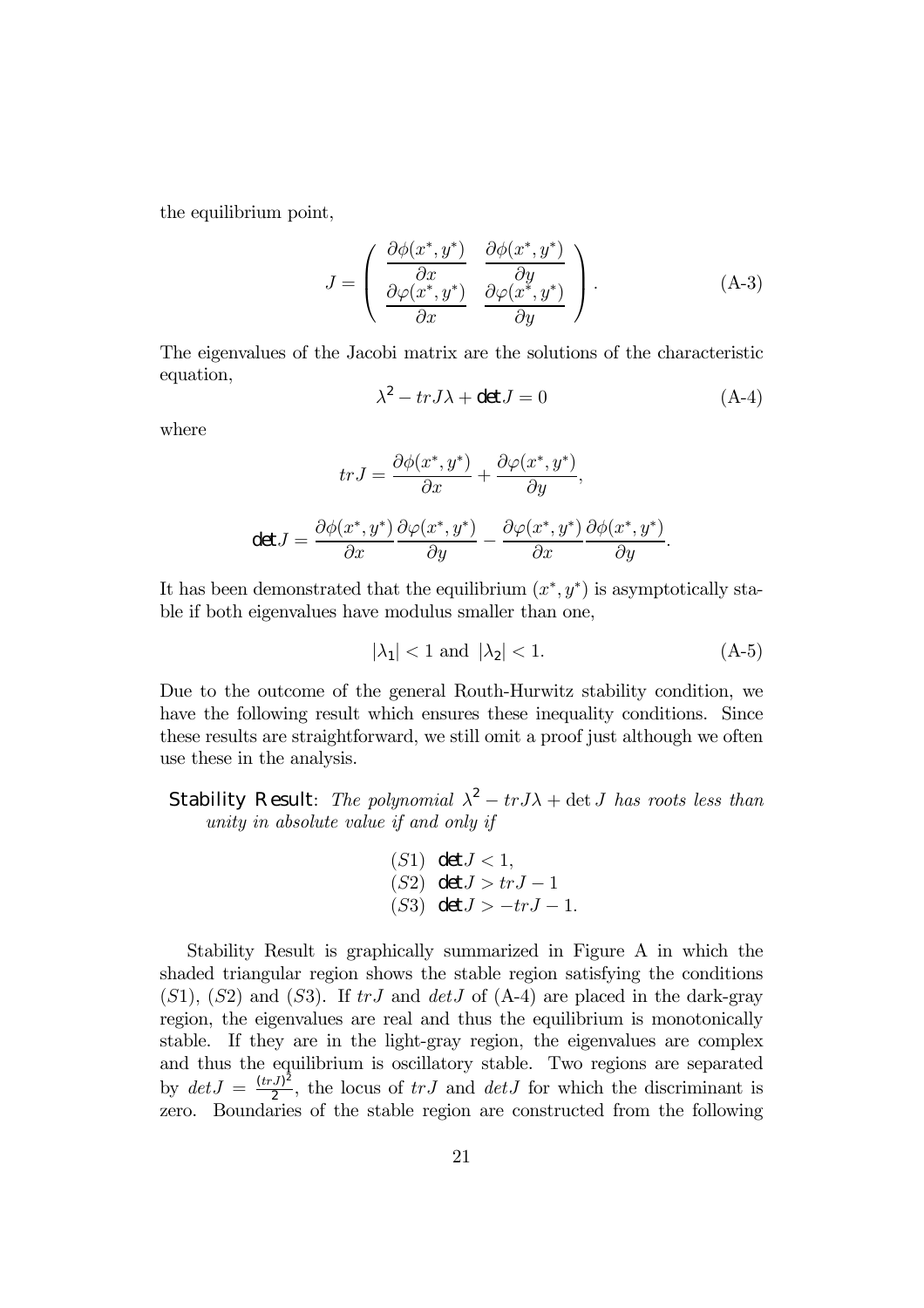three lines: the *flutter boundary* with the equation  $det J = 1$ , the *divergence* boundary with the equation  $detJ = trJ - 1$ , the flip boundary with the equation  $det J = -tr J - 1$ .

On the divergence boundary at least one of the eigenvalues is equal to 1. Crossing this boundary allows trajectories to approach infinity. On the flip boundary at least one of the eigenvalues is equal to −1. Each point on the flip boundary corresponds to a two-periodic cycle, and movement outside the domain of stability generates the Feigenbaum type period doubling sequence, leading to chaos. On the flutter boundary,  $|\lambda_1| = 1$  and  $|\lambda_2| = 1$ . It is possible to describe the types of bifurcation at all points of the flutter boundary. The equality condition  $|\lambda_1| = |\lambda_2| = 1$  means that  $\lambda_{1,2} = e^{\pm i2\pi\theta}$  with some  $0 \leq \theta \leq 1$ . Therefore,

$$
tr J = \lambda_1 + \lambda_2 = 2 \cos 2\pi \theta.
$$

The dynamic system can generate a periodic trajectory on the flutter boundary according to the value of  $trJ$ . In particular, it generates a period-3 cycle when  $trJ = -1$ , a period-4 cycle when  $trJ = 0$ , a period-5 cycle when  $trJ = \frac{\sqrt{5}-1}{2}$ , and so on.



Figure A Stable Region.

### Appendix B

In this appendix, we show the process with adaptive adjustment is equivalent to the process with adaptive expectations.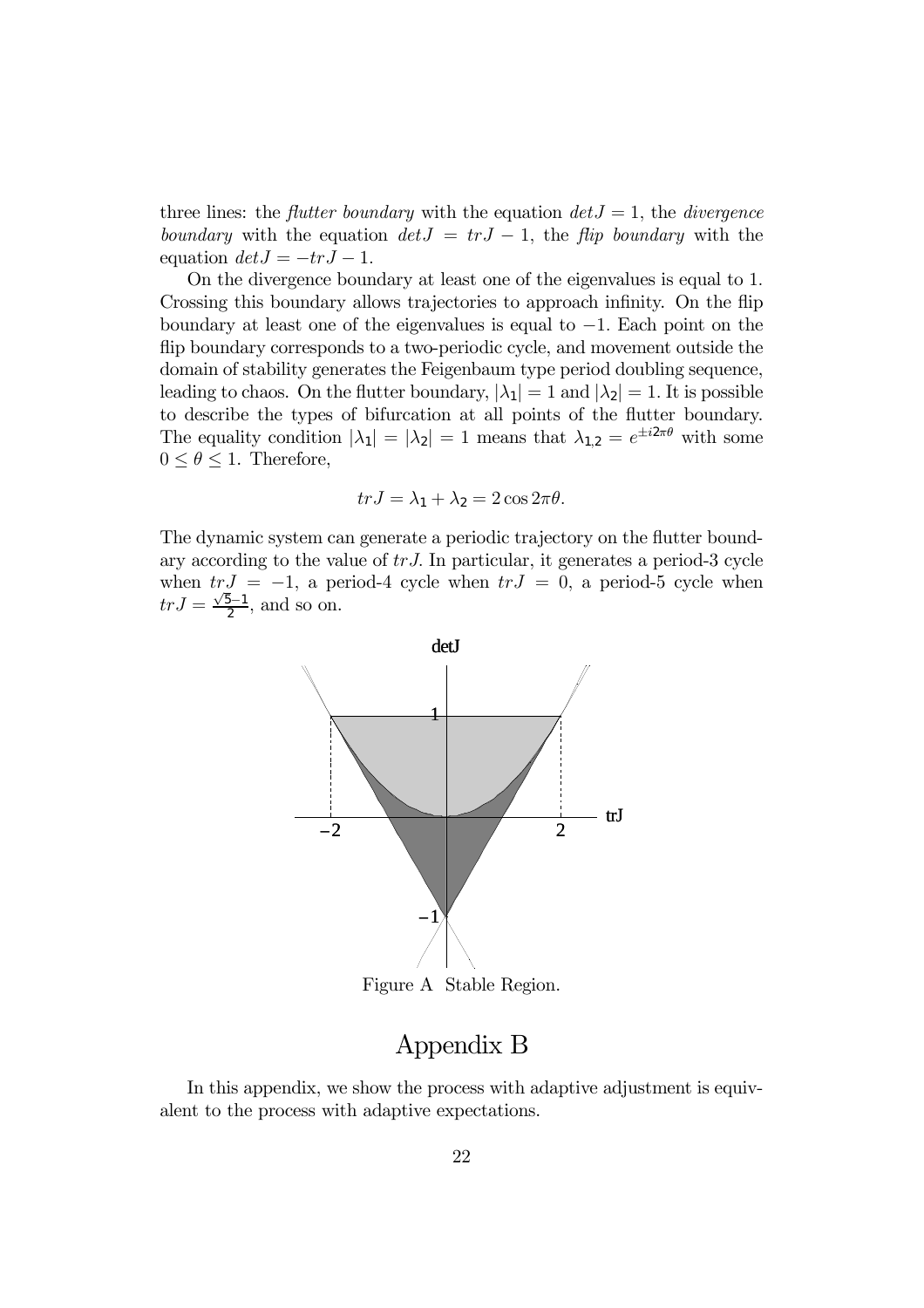The dynamic process with adaptive expectations is four-dimensional and given by

$$
\begin{cases}\nx_{t+1} = f(\lambda_y y_t + (1 - \lambda_y) y_t^e) \\
y_{t+1} = g(\lambda_x x_t + (1 - \lambda_x) x_t^e) \\
x_{t+1}^e = \lambda_x x_t + (1 - \lambda_x) x_t^e \\
y_{t+1}^e = \lambda_y y_t + (1 - \lambda_y) y_t^e\n\end{cases}
$$
\n(B-1)

Its Jacobian is

$$
J = \begin{pmatrix} 0 & f'\lambda_y & 0 & f'(1-\lambda_y) \\ g'\lambda_x & 0 & g'(1-\lambda_x) & 0 \\ \lambda_x & 0 & 1-\lambda_x & 0 \\ 0 & \lambda_y & 0 & 1-\lambda_y \end{pmatrix}.
$$
 (B-2)

Let the eigenvector be denoted by  $(x, y, u, v)$ . Then the eigenvector equations are

$$
f'\lambda_y y + f'(1 - \lambda_y)v = \mu x,
$$
  
\n
$$
g'\lambda_x x + g'(1 - \lambda_x)u = \mu y,
$$
  
\n
$$
\lambda_x x + (1 - \lambda_x)u = \mu u,
$$
  
\n
$$
\lambda_x y + (1 - \lambda_y)v = \mu v.
$$
\n(B-3)

Subtracting the third equation multiplied by  $q'$  from the second equation and also subtracting the fourth equation multiplied by  $f'$  from the first equation yield

$$
\mu y = \mu u g'
$$
 and  $\mu x = \mu v f'$ .

Dividing both equations by  $\mu$  where  $\mu \neq 0$  is assumed gives

$$
y = ug'
$$
 and  $x = vf'$ 

which are substituted into the third and fourth equation of  $(B-3)$  to obtain

$$
\lambda_x v f' + (1 - \lambda_x) u = \mu u,
$$
  
\n
$$
\lambda_y u g' + (1 - \lambda_y) v = \mu v.
$$
\n(B-4)

This is equivalent to eigenvalue problem of the following matrix

$$
\left(\begin{array}{cc} 1 - \lambda_x & v f' \\ u g' & 1 - \lambda_y \end{array}\right). \tag{B-5}
$$

(B-5) is the same as the Jacobian of (11). Therefore the dynamic process with adaptive adjustment is equivalent to the dynamic process with adaptive expectations.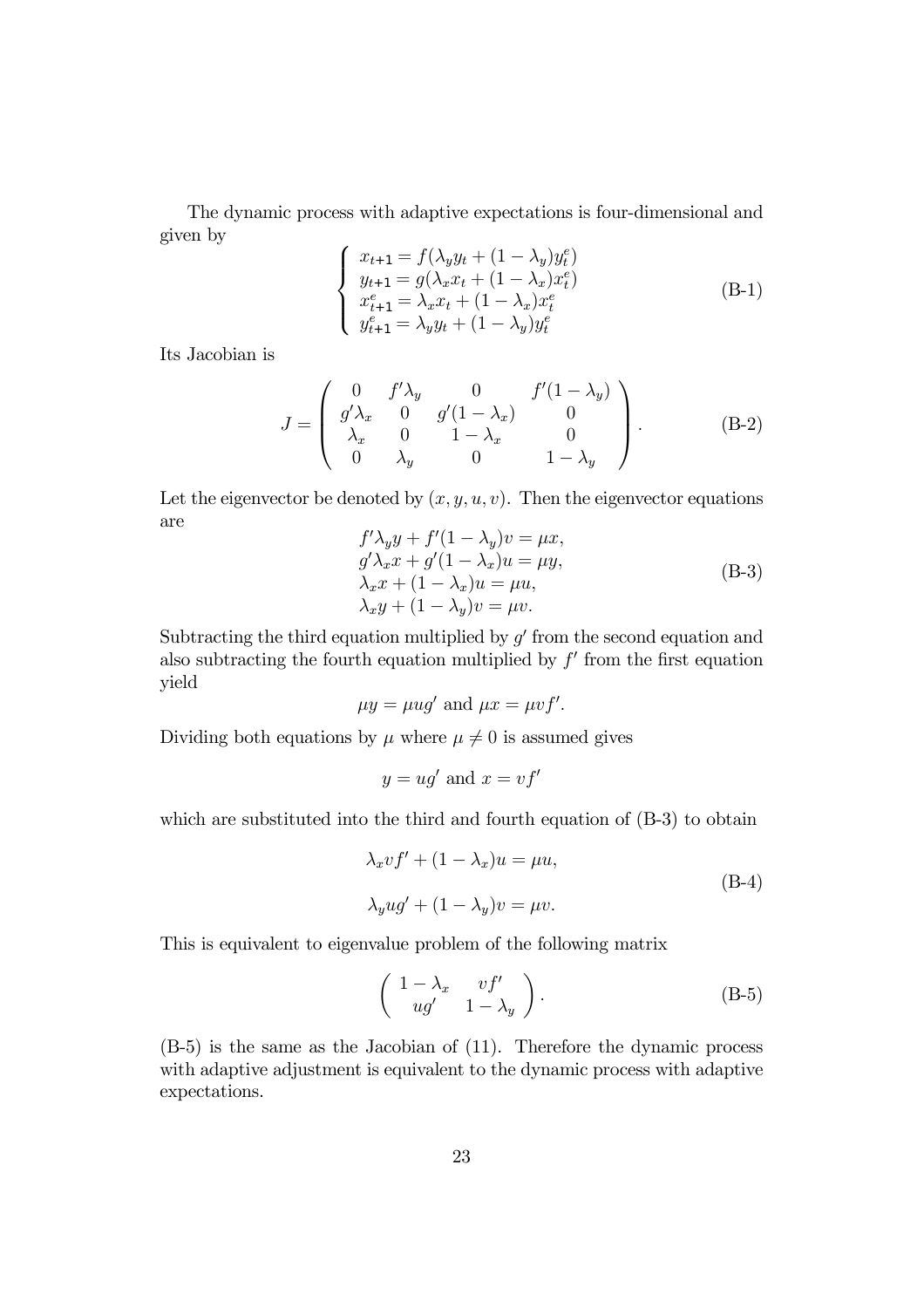### References

- [1] Bala, V., M. Majumdar, and T. Mitra, "A Note on Controlling a Chaotic Tatonnement," Journal of Economic, Behavior and Organization, 33, 411-420, 1998.
- [2] Boldrin, M., and M. Woodford, "Equilibrium Models Displaying Endogenous Fluctuations and Chaos: a Survey," Journal of Monetary Economics, 25, 189-222, 1990.
- [3] Day, R., "Irregular Growth Cycles," American Economic Review, 72, 406-414, 1982.
- [4] Day, R., Complex Economic Dynamics, MIT Press, 1994.
- [5] Hommes, C., "On the Consistency of Backward-looking Expectations: the Case of the Cobweb," Journal of Economic Behavior and Organization, 33, 333-362, 1998.
- [6] Kass, L., "Stabilizing Chaos in a Dynamic Macroeconomic Model," Journal of Economics, Behavior and Organization, 33, 313-332, 1998.
- [7] Huang, W-H., "Theory of Adaptive Adjustment," Discrete Dynamics in Nature and Society, 5, 247-263, 2001.
- [8] Kopel, M., "Simplex and Complex Adjustment Dynamics in Cournot Duopoly Models," Chaos, Solitions and Fractals, 7, 2031-2048, 1996.
- [9] Kopel, M., "Improving the Performance of an Economic System: Controlling Chaos," Journal of Evolutionary Economics, 7, 269-289, 1997.
- [10] Okuguchi, K., and F. Szidarovszky, The Theory of Oligopoly with Multi-Product Firms, Springer, 1999 (2nd edition)
- [11] Matsumoto, A., and Y. Nonaka, "Statistical Dynamics in Chaotic Cournot Model with Complementary Goods," mimeo, 2004.
- [12] Majumdar, T, T. Mitra, and K. Nishimua, Optimization Chaos, Springer, 2000.
- [13] Mendes, V., and D. Mendes, "Control of Hyperchaos in an OLG Economic Model," mimeo, 2000.
- [14] Romeiras, F. J., C. Grebogi, E. Ott, and W.P. Dayawana, "Controlling Chaotic Dynamical Systems," Physica D, 58, 165-192, 1992.